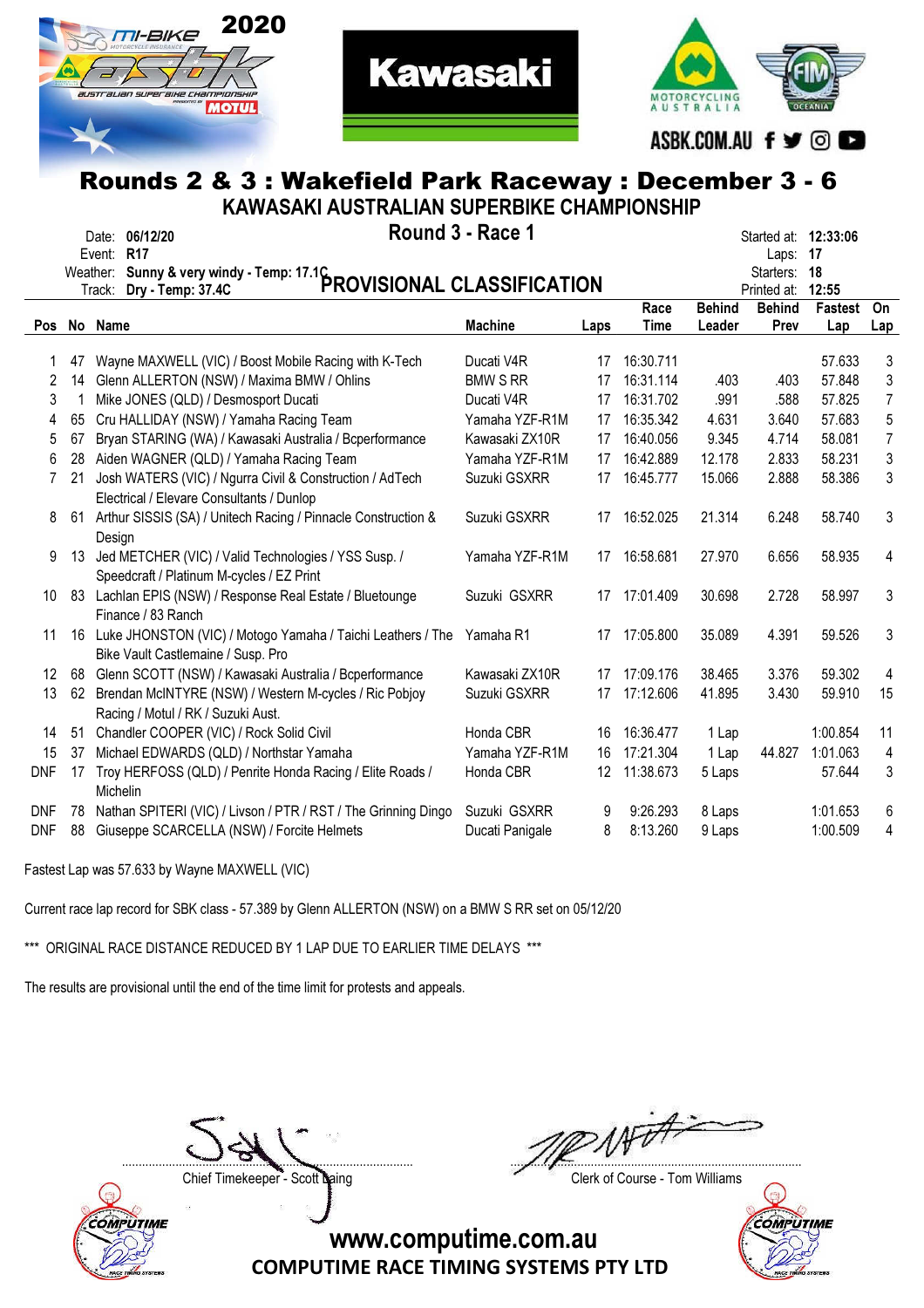



**Kawasaki** 

| KAWASAKI AUSTRALIAN SUPERBIKE CHAMPIONSHIP |                                                             |    |                              |                   |                              |                                                                         |                   |                   |                 |                                                            |                 |                 |
|--------------------------------------------|-------------------------------------------------------------|----|------------------------------|-------------------|------------------------------|-------------------------------------------------------------------------|-------------------|-------------------|-----------------|------------------------------------------------------------|-----------------|-----------------|
| Event: R17                                 | Date: 06/12/20<br>Weather: Sunny & very windy - Temp: 17.1C |    |                              | Round 3 - Race 1  |                              | Started at: 12:33:06<br>Starters: 18                                    | Laps: 17          |                   |                 |                                                            |                 |                 |
| Track:                                     | Dry - Temp: 37.4C                                           |    | <b>PROVISIONAL LAP TIMES</b> |                   |                              |                                                                         |                   |                   |                 | Printed at: 12:56                                          |                 |                 |
| No Name                                    |                                                             |    | Lap 1                        | Lap 2             | Lap <sub>3</sub>             | Lap 4                                                                   | Lap 5             | Lap 6             | Lap 7           | Lap 8                                                      | Lap 9           | Lap 10          |
| 1 Mike JONES (QLD)                         |                                                             |    | 1:02.988                     | 58.181            | 58.055                       | 57.869                                                                  | 57.869            | 57.967            | 57.825          | 58.092                                                     | 57.984          | 57.921          |
|                                            |                                                             | 10 | 58.023                       | 58.088            | 58.052                       | 58.144                                                                  | 58.099            | 58.159            | 58.386          |                                                            |                 |                 |
| 13 Jed METCHER (VIC)                       |                                                             |    | 1:05.806                     | 59.797            | 59.182                       | 58.935                                                                  | 59.357            | 59.502            | 59.112          | 59.177                                                     | 59.358          | 59.603          |
|                                            |                                                             | 10 | 59.399                       | 1:00.137          | 1:00.139                     | 59.807                                                                  | 59.776            | 59.707            | 59.887          |                                                            |                 |                 |
|                                            | 14 Glenn ALLERTON (NSW)                                     |    | 1:02.847                     | 58.154            | 57.848                       | 57.894                                                                  | 57.985            | 57.965            | 57.865          | 57.945                                                     | 58.031          | 57.931          |
|                                            |                                                             | 10 | 58.156                       | 58.004            | 58.057                       | 58.069                                                                  | 58.102            | 58.139            | 58.122          |                                                            |                 |                 |
|                                            | 16 Luke JHONSTON (VIC)                                      |    | 1:06.221                     | 59.817            | 59.526                       | 59.550                                                                  | 59.832            | 1:00.085          | 1:00.397        | 1:00.068                                                   |                 | 59.957 1:00.197 |
|                                            |                                                             | 10 | 59.901                       | 59.940            | 59.615                       | 1:00.105                                                                | 1:00.449          | 1:00.064          | 1:00.076        |                                                            |                 |                 |
|                                            | 17 Troy HERFOSS (QLD)                                       |    | 1:01.878                     | 58.135            | 57.644                       | 57.649                                                                  | 57.802            | 57.702            | 57.792          | 57.956                                                     | 57.997          | 58.068          |
|                                            |                                                             | 10 | 57.967                       | 58.083            |                              |                                                                         |                   |                   |                 |                                                            |                 |                 |
| 21 Josh WATERS (VIC)                       |                                                             |    | 1:04.305                     | 58.513            | 58.386                       | 58.437                                                                  | 59.114            | 58.812            | 58.666          | 58.606                                                     | 58.643          | 58.796          |
|                                            |                                                             | 10 | 58.650                       | 58.753            | 58.802                       | 59.062                                                                  | 59.004            | 59.585            | 59.643          |                                                            |                 |                 |
|                                            | 28 Aiden WAGNER (QLD)                                       |    | 1:04.956                     | 58.353            | 58.231                       | 58.517                                                                  | 58.557            | 58.357            | 58.334          | 58.750                                                     | 58.562          | 58.733          |
|                                            |                                                             | 10 | 58.727                       | 58.858            | 58.701                       | 58.489                                                                  | 58.752            | 58.936            | 59.076          |                                                            |                 |                 |
|                                            | 37 Michael EDWARDS (QLD)                                    |    | 1:07.866                     | 1:01.192          |                              | 1:02.043 1:01.063                                                       | 1:01.229          | 1:01.202          |                 | 1:01.651 1:01.663 1:01.812 1:02.136                        |                 |                 |
|                                            |                                                             | 10 | 1:02.182                     | 1:02.327          | 1:36.078                     |                                                                         | 1:13.327 1:02.781 | 1:02.752          |                 |                                                            |                 |                 |
|                                            | 47 Wayne MAXWELL (VIC)                                      |    | 1:02.744                     | 58.163            | 57.633                       | 57.860                                                                  | 57.914            | 58.058            | 57.776          | 57.974                                                     | 58.033          | 57.959          |
|                                            |                                                             | 10 | 58.075                       | 57.901            | 58.143                       | 58.253                                                                  | 58.097            | 58.083            | 58.045          |                                                            |                 |                 |
|                                            | 51 Chandler COOPER (VIC)                                    |    | 1:09.544                     | 1:02.424          | 1:02.156                     | 1:01.824                                                                | 1:01.313          | 1:00.963          |                 | 1:01.257 1:01.615 1:01.508 1:01.170                        |                 |                 |
|                                            |                                                             | 10 | 1:00.854                     | 1:01.264          | 1:01.402                     |                                                                         | 1:01.729 1:01.845 | 1:05.609          |                 |                                                            |                 |                 |
| 61 Arthur SISSIS (SA)                      |                                                             |    | 1:04.523                     | 58.973            | 58.740                       | 58.791                                                                  | 58.806            | 58.906            | 58.814          | 58.798                                                     | 59.209          | 59.184          |
|                                            |                                                             | 10 | 59.284                       | 59.446            | 59.303                       | 59.412                                                                  | 59.475            | 59.855            | 1:00.506        |                                                            |                 |                 |
|                                            | 62 Brendan McINTYRE (NSW)                                   |    | 1:06.910                     | 1:00.521          | 59.955                       |                                                                         | 1:00.272 1:00.385 | 1:00.848          | 1:00.680        | 1:00.186 1:00.062 1:00.838                                 |                 |                 |
|                                            |                                                             | 10 | 1:00.185                     | 1:00.511          | 1:00.256                     | 1:00.462                                                                | 59.910            | 1:00.353          | 1:00.272        |                                                            |                 |                 |
|                                            | 65 Cru HALLIDAY (NSW)                                       |    | 1:03.611                     | 58.239            | 57.995                       | 57.949                                                                  | 57.683            | 57.815            | 57.846          | 58.115                                                     | 57.885          | 57.952          |
|                                            |                                                             | 10 | 58.285                       | 58.156            | 58.490                       | 58.375                                                                  | 58.313            | 58.886            | 59.747          |                                                            |                 |                 |
|                                            | 67 Bryan STARING (WA)                                       |    | 1:03.419                     | 58.197            | 58.369                       | 58.195                                                                  | 58.319            | 58.197            | 58.081          | 58.248                                                     | 58.614          | 58.539          |
|                                            |                                                             | 10 | 58.515                       | 58.691            | 58.670                       | 58.955                                                                  | 58.908            | 58.986            | 59.153          |                                                            |                 |                 |
| 68 Glenn SCOTT (NSW)                       |                                                             |    |                              | 1:04.990 1:05.372 | 59.887                       |                                                                         | 59.302 1:00.141   | 59.900            | 59.784          |                                                            | 59.637 1:00.010 | 59.528          |
|                                            |                                                             | 10 | 1:00.475 1:00.110            |                   | 59.891                       | 59.906                                                                  | 59.869            |                   | 59.875 1:00.499 |                                                            |                 |                 |
|                                            | 78 Nathan SPITERI (VIC)                                     |    |                              |                   | 1:09.640  1:02.602  1:02.182 |                                                                         |                   |                   |                 | 1:01.708  1:01.680  1:01.653  1:01.762  1:02.486  1:02.580 |                 |                 |
| 83 Lachlan EPIS (NSW)                      |                                                             |    | 1:05.499                     | 59.176            | 58.997                       | 59.037                                                                  | 59.171            | 59.536            | 59.509          | 59.553                                                     |                 | 59.774 1:00.152 |
|                                            |                                                             |    | 1:00.141                     |                   | 59.944 1:00.057              |                                                                         | 59.940 1:00.146   | 1:00.177 1:00.600 |                 |                                                            |                 |                 |
|                                            | 88 Giuseppe SCARCELLA (NSW)                                 | 10 |                              |                   |                              | 1:07.485 1:00.753 1:00.533 1:00.509 1:01.026 1:00.561 1:01.020 1:01.373 |                   |                   |                 |                                                            |                 |                 |

\*\*\* ORIGINAL RACE DISTANCE REDUCED BY 1 LAP DUE TO EARLIER TIME DELAYS \*\*\*

The results are provisional until the end of the time limit for protests and appeals.



....................................................................................... .......................................................................................

Chief Timekeeper - Scott Laing Chief Timekeeper - Scott Laing

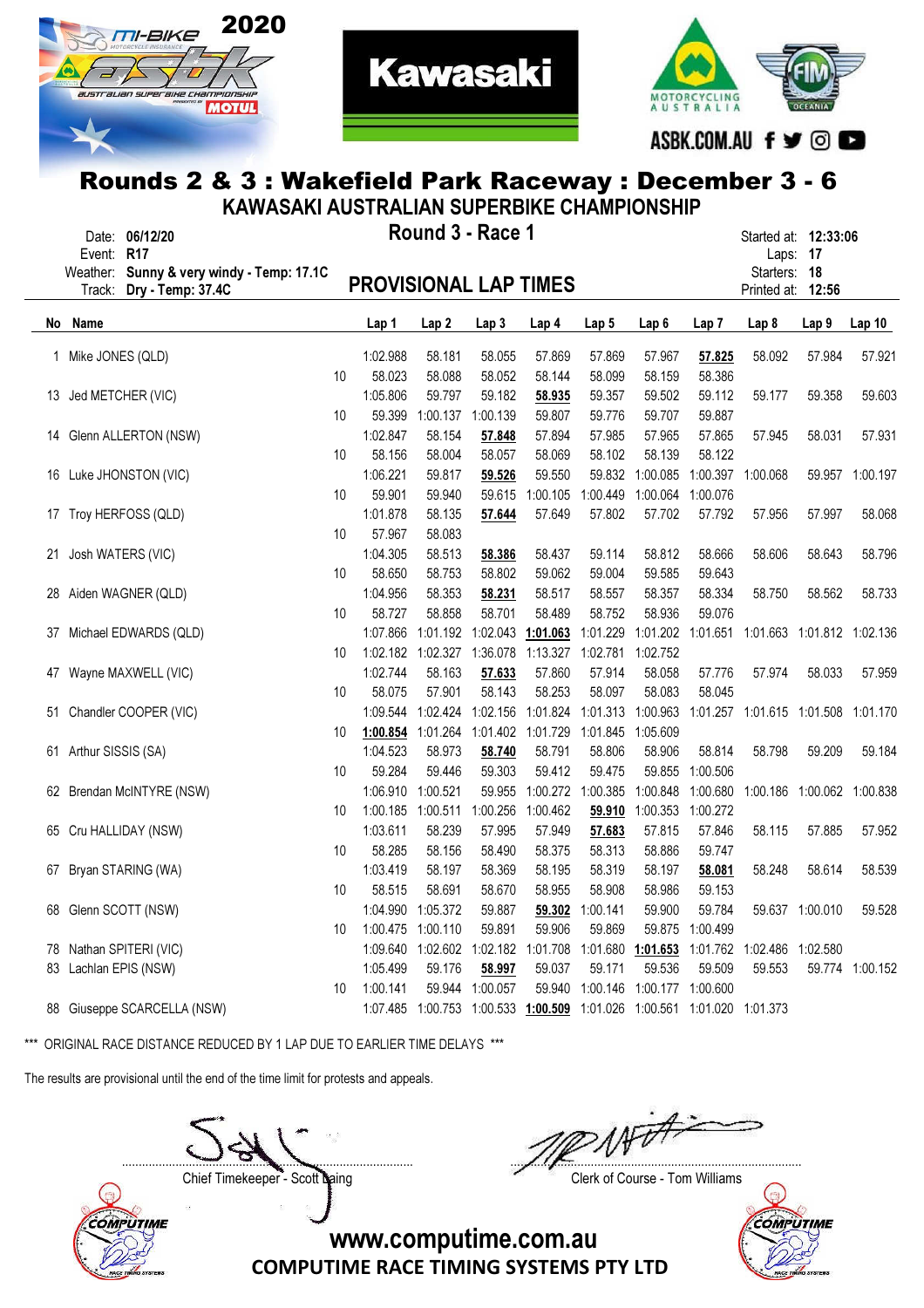



**Kawasaki** 

|                  | KAWASAKI AUSTRALIAN SUPERBIKE CHAMPIONSHIP                 |         |         |          |                                |                               |         |              |                   |  |  |  |  |  |
|------------------|------------------------------------------------------------|---------|---------|----------|--------------------------------|-------------------------------|---------|--------------|-------------------|--|--|--|--|--|
|                  | Round 3 - Race 1<br>Date: 06/12/20<br>Started at: 12:33:06 |         |         |          |                                |                               |         |              |                   |  |  |  |  |  |
|                  | Event: R17                                                 |         |         |          |                                |                               |         |              | Laps: 17          |  |  |  |  |  |
|                  | Weather: Sunny & very windy - Temp: 17.1C                  |         |         |          |                                |                               |         | Starters: 18 |                   |  |  |  |  |  |
|                  | Track: Dry - Temp: 37.4C                                   |         |         |          | <b>PROVISIONAL SPLIT TIMES</b> |                               |         |              | Printed at: 12:56 |  |  |  |  |  |
| Lap              | Split 1                                                    | Split 2 | Split 3 | Lap Time | Lap                            | Split 1                       | Split 2 | Split 3      | Lap Time          |  |  |  |  |  |
|                  |                                                            |         |         |          |                                |                               |         |              |                   |  |  |  |  |  |
|                  | 1 Mike JONES (QLD) (3rd)                                   |         |         |          | $\overline{2}$                 | 15.646                        | 22.278  | 20.230       | 58.154            |  |  |  |  |  |
| 1                | 20.321                                                     | 22.545  | 20.122  | 1:02.988 | $\sqrt{3}$                     | 15.484                        | 22.203  | 20.161       | 57.848            |  |  |  |  |  |
| 2                | 15.709                                                     | 22.401  | 20.071  | 58.181   | 4                              | 15.435                        | 22.178  | 20.281       | 57.894            |  |  |  |  |  |
| 3                | 15.572                                                     | 22.408  | 20.075  | 58.055   | 5                              | 15.472                        | 22.245  | 20.268       | 57.985            |  |  |  |  |  |
| 4                | 15.445                                                     | 22.359  | 20.065  | 57.869   | 6                              | 15.602                        | 22.140  | 20.223       | 57.965            |  |  |  |  |  |
| 5                | 15.437                                                     | 22.355  | 20.077  | 57.869   | $\overline{7}$                 | 15.501                        | 22.251  | 20.113       | 57.865            |  |  |  |  |  |
| 6                | 15.549                                                     | 22.359  | 20.059  | 57.967   | 8                              | 15.459                        | 22.225  | 20.261       | 57.945            |  |  |  |  |  |
| $\overline{7}$   | 15.513                                                     | 22.343  | 19.969  | 57.825   | $\boldsymbol{9}$               | 15.413                        | 22.314  | 20.304       | 58.031            |  |  |  |  |  |
| 8                | 15.550                                                     | 22.308  | 20.234  | 58.092   | 10                             | 15.522                        | 22.243  | 20.166       | 57.931            |  |  |  |  |  |
| $\boldsymbol{9}$ | 15.466                                                     | 22.428  | 20.090  | 57.984   | 11                             | 15.446                        | 22.190  | 20.520       | 58.156            |  |  |  |  |  |
| 10               | 15.604                                                     | 22.280  | 20.037  | 57.921   | 12                             | 15.513                        | 22.290  | 20.201       | 58.004            |  |  |  |  |  |
| 11               | 15.516                                                     | 22.293  | 20.214  | 58.023   | 13                             | 15.460                        | 22.368  | 20.229       | 58.057            |  |  |  |  |  |
| 12               | 15.642                                                     | 22.363  | 20.083  | 58.088   | 14                             | 15.526                        | 22.375  | 20.168       | 58.069            |  |  |  |  |  |
| 13               | 15.539                                                     | 22.381  | 20.132  | 58.052   | 15                             | 15.397                        | 22.350  | 20.355       | 58.102            |  |  |  |  |  |
| 14               | 15.579                                                     | 22.437  | 20.128  | 58.144   | 16                             | 15.638                        | 22.344  | 20.157       | 58.139            |  |  |  |  |  |
| 15               | 15.444                                                     | 22.477  | 20.178  | 58.099   | 17                             | 15.531                        | 22.302  | 20.289       | 58.122            |  |  |  |  |  |
| 16               | 15.715                                                     | 22.421  | 20.023  | 58.159   |                                |                               |         |              |                   |  |  |  |  |  |
| 17               | 15.710                                                     | 22.487  | 20.189  | 58.386   |                                | 16 Luke JHONSTON (VIC) (11th) |         |              |                   |  |  |  |  |  |
|                  |                                                            |         |         |          | $\mathbf{1}$                   | 22.104                        | 23.338  | 20.779       | 1:06.221          |  |  |  |  |  |
|                  | 13 Jed METCHER (VIC) (9th)                                 |         |         |          | $\overline{c}$                 | 16.265                        | 22.957  | 20.595       | 59.817            |  |  |  |  |  |
| 1                | 21.859                                                     | 23.332  | 20.615  | 1:05.806 | 3                              | 16.060                        | 22.843  | 20.623       | 59.526            |  |  |  |  |  |
| 2                | 16.146                                                     | 22.947  | 20.704  | 59.797   | 4                              | 16.051                        | 22.687  | 20.812       | 59.550            |  |  |  |  |  |
| 3                | 15.948                                                     | 22.739  | 20.495  | 59.182   | 5                              | 16.143                        | 22.927  | 20.762       | 59.832            |  |  |  |  |  |
| 4                | 15.918                                                     | 22.615  | 20.402  | 58.935   | 6                              | 16.160                        | 23.116  | 20.809       | 1:00.085          |  |  |  |  |  |
| 5                | 15.918                                                     | 22.771  | 20.668  | 59.357   | $\overline{7}$                 | 16.367                        | 23.153  | 20.877       | 1:00.397          |  |  |  |  |  |
| 6                | 15.999                                                     | 22.947  | 20.556  | 59.502   | 8                              | 16.090                        | 23.074  | 20.904       | 1:00.068          |  |  |  |  |  |
| $\overline{7}$   | 15.934                                                     | 22.710  | 20.468  | 59.112   | $\boldsymbol{9}$               | 16.177                        | 23.002  | 20.778       | 59.957            |  |  |  |  |  |
| 8                | 16.136                                                     | 22.666  | 20.375  | 59.177   | 10                             | 16.199                        | 23.178  | 20.820       | 1:00.197          |  |  |  |  |  |
| 9                | 16.026                                                     | 22.821  | 20.511  | 59.358   | 11                             | 16.163                        | 22.966  | 20.772       | 59.901            |  |  |  |  |  |
| 10               | 16.097                                                     | 22.810  | 20.696  | 59.603   | 12                             | 16.116                        | 23.010  | 20.814       | 59.940            |  |  |  |  |  |
| 11               | 16.049                                                     | 22.790  | 20.560  | 59.399   | 13                             | 15.954                        | 22.917  | 20.744       | 59.615            |  |  |  |  |  |
| 12               | 16.155                                                     | 23.155  | 20.827  | 1:00.137 | 14                             | 16.039                        | 23.072  | 20.994       | 1:00.105          |  |  |  |  |  |
| 13               | 16.253                                                     | 23.238  | 20.648  | 1:00.139 | 15                             | 16.322                        | 23.189  | 20.938       | 1:00.449          |  |  |  |  |  |
| 14               | 16.027                                                     | 23.040  | 20.740  | 59.807   | 16                             | 16.129                        | 23.026  | 20.909       | 1:00.064          |  |  |  |  |  |
| 15               | 16.020                                                     | 22.975  | 20.781  | 59.776   | 17                             | 16.071                        | 23.122  | 20.883       | 1:00.076          |  |  |  |  |  |
| 16               | 16.041                                                     | 23.040  | 20.626  | 59.707   |                                |                               |         |              |                   |  |  |  |  |  |
| 17               | 16.165                                                     | 22.912  | 20.810  | 59.887   |                                | 17 Troy HERFOSS (QLD) (DNF)   |         |              |                   |  |  |  |  |  |
|                  |                                                            |         |         |          | 1                              | 19.553                        | 22.232  | 20.093       | 1:01.878          |  |  |  |  |  |
|                  | 14 Glenn ALLERTON (NSW) (2nd)                              |         |         |          | 2                              | 15.538                        | 22.220  | 20.377       | 58.135            |  |  |  |  |  |
| 1                | 20.065                                                     | 22.485  | 20.297  | 1:02.847 | $\sqrt{3}$                     | 15.470                        | 22.181  | 19.993       | 57.644            |  |  |  |  |  |



Chief Timekeeper - Scott Laing Chief Timekeeper - Scott Laing

....................................................................................... .......................................................................................

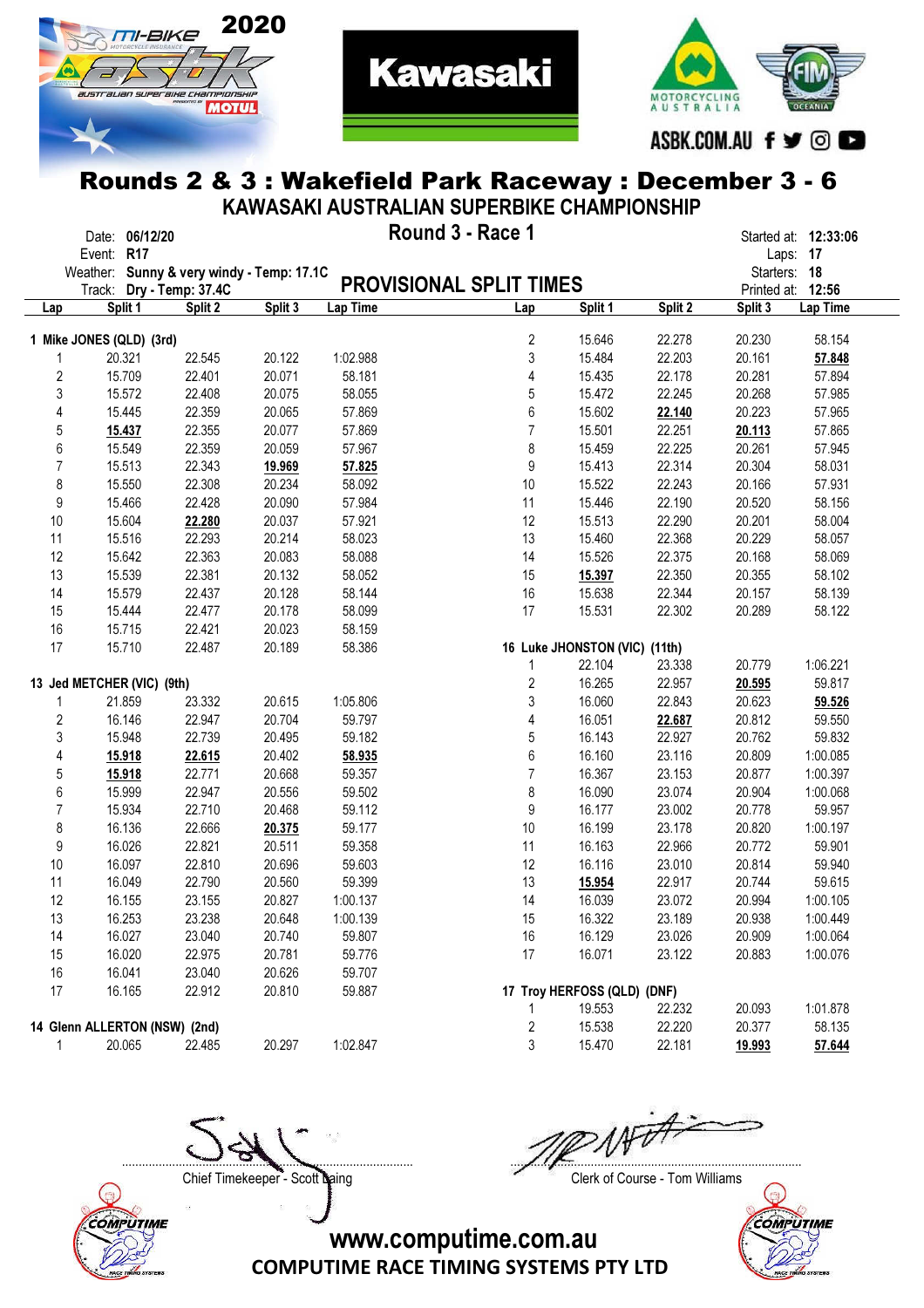



**Kawasaki** 

| KAWASAKI AUSTRALIAN SUPERBIKE CHAMPIONSHIP |                                                            |                                  |         |          |                                |                                 |         |              |                   |  |  |  |  |  |
|--------------------------------------------|------------------------------------------------------------|----------------------------------|---------|----------|--------------------------------|---------------------------------|---------|--------------|-------------------|--|--|--|--|--|
|                                            | Round 3 - Race 1<br>Date: 06/12/20<br>Started at: 12:33:06 |                                  |         |          |                                |                                 |         |              |                   |  |  |  |  |  |
|                                            | Event: R17                                                 |                                  |         |          |                                |                                 |         |              | Laps: 17          |  |  |  |  |  |
|                                            | Weather:                                                   | Sunny & very windy - Temp: 17.1C |         |          |                                |                                 |         | Starters: 18 |                   |  |  |  |  |  |
|                                            | Track:                                                     | Dry - Temp: 37.4C                |         |          | <b>PROVISIONAL SPLIT TIMES</b> |                                 |         |              | Printed at: 12:56 |  |  |  |  |  |
| Lap                                        | Split 1                                                    | Split 2                          | Split 3 | Lap Time | Lap                            | Split 1                         | Split 2 | Split 3      | Lap Time          |  |  |  |  |  |
|                                            |                                                            |                                  |         |          |                                |                                 |         |              |                   |  |  |  |  |  |
| 4                                          | 15.555                                                     | 22.052                           | 20.042  | 57.649   | 11                             | 15.763                          | 22.537  | 20.427       | 58.727            |  |  |  |  |  |
| 5                                          | 15.481                                                     | 22.129                           | 20.192  | 57.802   | 12                             | 15.806                          | 22.610  | 20.442       | 58.858            |  |  |  |  |  |
| 6                                          | 15.470                                                     | 22.187                           | 20.045  | 57.702   | 13                             | 15.708                          | 22.642  | 20.351       | 58.701            |  |  |  |  |  |
| 7                                          | 15.460                                                     | 22.236                           | 20.096  | 57.792   | 14                             | 15.655                          | 22.485  | 20.349       | 58.489            |  |  |  |  |  |
| 8                                          | 15.509                                                     | 22.245                           | 20.202  | 57.956   | 15                             | 15.603                          | 22.619  | 20.530       | 58.752            |  |  |  |  |  |
| $\boldsymbol{9}$                           | 15.609                                                     | 22.276                           | 20.112  | 57.997   | 16                             | 15.821                          | 22.740  | 20.375       | 58.936            |  |  |  |  |  |
| 10                                         | 15.468                                                     | 22.504                           | 20.096  | 58.068   | 17                             | 15.846                          | 22.763  | 20.467       | 59.076            |  |  |  |  |  |
| 11                                         | 15.526                                                     | 22.309                           | 20.132  | 57.967   |                                |                                 |         |              |                   |  |  |  |  |  |
| 12                                         | 15.499                                                     | 22.440                           | 20.144  | 58.083   |                                | 37 Michael EDWARDS (QLD) (15th) |         |              |                   |  |  |  |  |  |
|                                            |                                                            |                                  |         |          | $\mathbf 1$                    | 22.884                          | 23.875  | 21.107       | 1:07.866          |  |  |  |  |  |
|                                            | 21 Josh WATERS (VIC) (7th)                                 |                                  |         |          | $\sqrt{2}$                     | 16.476                          | 23.607  | 21.109       | 1:01.192          |  |  |  |  |  |
| 1                                          | 20.988                                                     | 22.756                           | 20.561  | 1:04.305 | 3                              | 16.652                          | 24.392  | 20.999       | 1:02.043          |  |  |  |  |  |
| 2                                          | 15.670                                                     | 22.550                           | 20.293  | 58.513   | 4                              | 16.254                          | 23.849  | 20.960       | 1:01.063          |  |  |  |  |  |
| 3                                          | 15.571                                                     | 22.535                           | 20.280  | 58.386   | $\mathbf 5$                    | 16.306                          | 23.946  | 20.977       | 1:01.229          |  |  |  |  |  |
| 4                                          | 15.679                                                     | 22.434                           | 20.324  | 58.437   | $6\,$                          | 16.331                          | 23.995  | 20.876       | 1:01.202          |  |  |  |  |  |
| 5                                          | 15.692                                                     | 22.832                           | 20.590  | 59.114   | $\overline{7}$                 | 16.526                          | 23.974  | 21.151       | 1:01.651          |  |  |  |  |  |
| 6                                          | 15.879                                                     | 22.569                           | 20.364  | 58.812   | 8                              | 16.603                          | 23.932  | 21.128       | 1:01.663          |  |  |  |  |  |
| $\overline{7}$                             | 15.747                                                     | 22.606                           | 20.313  | 58.666   | 9                              | 16.517                          | 23.992  | 21.303       | 1:01.812          |  |  |  |  |  |
| 8                                          | 15.761                                                     | 22.508                           | 20.337  | 58.606   | 10                             | 16.708                          | 24.043  | 21.385       | 1:02.136          |  |  |  |  |  |
| 9                                          | 15.629                                                     | 22.712                           | 20.302  | 58.643   | 11                             | 16.622                          | 24.310  | 21.250       | 1:02.182          |  |  |  |  |  |
| 10                                         | 15.699                                                     | 22.725                           | 20.372  | 58.796   | 12                             | 16.596                          | 24.437  | 21.294       | 1:02.327          |  |  |  |  |  |
| 11                                         | 15.727                                                     | 22.542                           | 20.381  | 58.650   | 13                             | 16.676                          | 24.609  | 54.793       | 1:36.078          |  |  |  |  |  |
| 12                                         | 15.654                                                     | 22.681                           | 20.418  | 58.753   | 14                             | 27.379                          | 24.403  | 21.545       | 1:13.327 P        |  |  |  |  |  |
| 13                                         | 15.692                                                     | 22.734                           | 20.376  | 58.802   | 15                             | 16.767                          | 24.439  | 21.575       | 1:02.781          |  |  |  |  |  |
| 14                                         | 15.715                                                     | 22.898                           | 20.449  | 59.062   | 16                             | 16.790                          | 24.595  | 21.367       | 1:02.752          |  |  |  |  |  |
| 15                                         | 15.801                                                     | 22.798                           | 20.405  | 59.004   |                                |                                 |         |              |                   |  |  |  |  |  |
| 16                                         | 15.870                                                     | 23.049                           | 20.666  | 59.585   |                                | 47 Wayne MAXWELL (VIC) (1st)    |         |              |                   |  |  |  |  |  |
| 17                                         | 15.886                                                     | 22.937                           | 20.820  | 59.643   | 1                              | 19.950                          | 22.417  | 20.377       | 1:02.744          |  |  |  |  |  |
|                                            |                                                            |                                  |         |          | $\sqrt{2}$                     | 15.586                          | 22.298  | 20.279       | 58.163            |  |  |  |  |  |
|                                            | 28 Aiden WAGNER (QLD) (6th)                                |                                  |         |          | 3                              | 15.397                          | 22.175  | 20.061       | 57.633            |  |  |  |  |  |
| 1                                          | 21.316                                                     | 23.021                           | 20.619  | 1:04.956 | 4                              | 15.439                          | 22.162  | 20.259       | 57.860            |  |  |  |  |  |
| 2                                          | 15.729                                                     | 22.412                           | 20.212  | 58.353   | 5                              | 15.465                          | 22.229  | 20.220       | 57.914            |  |  |  |  |  |
|                                            | 15.690                                                     | 22.367                           | 20.174  |          |                                | 15.562                          | 22.288  | 20.208       | 58.058            |  |  |  |  |  |
| 3                                          |                                                            |                                  |         | 58.231   | 6<br>$\overline{7}$            |                                 |         |              |                   |  |  |  |  |  |
| 4                                          | 15.719                                                     | 22.482                           | 20.316  | 58.517   |                                | 15.445                          | 22.190  | 20.141       | 57.776            |  |  |  |  |  |
| 5                                          | 15.641                                                     | 22.606                           | 20.310  | 58.557   | 8                              | 15.483                          | 22.396  | 20.095       | 57.974            |  |  |  |  |  |
| 6                                          | 15.662                                                     | 22.482                           | 20.213  | 58.357   | 9                              | 15.452                          | 22.387  | 20.194       | 58.033            |  |  |  |  |  |
| 7                                          | 15.624                                                     | 22.473                           | 20.237  | 58.334   | 10                             | 15.551                          | 22.273  | 20.135       | 57.959            |  |  |  |  |  |
| 8                                          | 15.939                                                     | 22.366                           | 20.445  | 58.750   | 11                             | 15.482                          | 22.315  | 20.278       | 58.075            |  |  |  |  |  |
| 9                                          | 15.698                                                     | 22.533                           | 20.331  | 58.562   | 12                             | 15.456                          | 22.358  | 20.087       | 57.901            |  |  |  |  |  |

COMPUTIME

....................................................................................... .......................................................................................

Chief Timekeeper - Scott Laing Chief Timekeeper - Scott Laing



COMPUTIME RACE TIMING SYSTEMS PTY LTD www.computime.com.au

10 15.739 22.614 20.380 58.733 13 15.408 22.468 20.267 58.143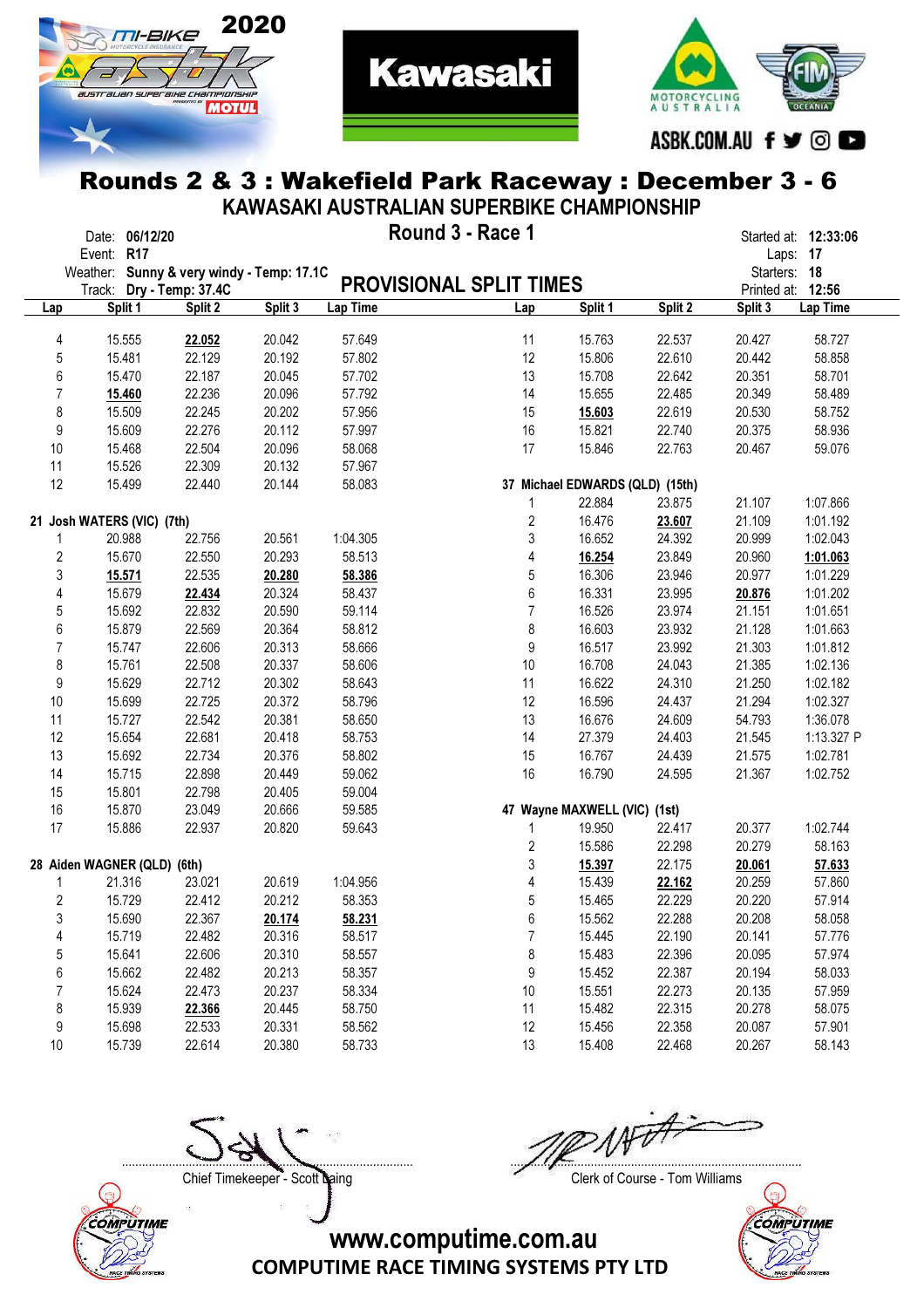



**Kawasaki** 

| KAWASAKI AUSTRALIAN SUPERBIKE CHAMPIONSHIP |                                           |         |         |          |                                |                                  |         |              |                      |  |  |  |  |
|--------------------------------------------|-------------------------------------------|---------|---------|----------|--------------------------------|----------------------------------|---------|--------------|----------------------|--|--|--|--|
|                                            | Date: 06/12/20                            |         |         |          | Round 3 - Race 1               |                                  |         |              | Started at: 12:33:06 |  |  |  |  |
|                                            | Event: R17                                |         |         |          |                                |                                  |         |              | Laps: 17             |  |  |  |  |
|                                            | Weather: Sunny & very windy - Temp: 17.1C |         |         |          |                                |                                  |         | Starters: 18 |                      |  |  |  |  |
|                                            | Track: Dry - Temp: 37.4C                  |         |         |          | <b>PROVISIONAL SPLIT TIMES</b> |                                  |         |              | Printed at: 12:56    |  |  |  |  |
| Lap                                        | Split 1                                   | Split 2 | Split 3 | Lap Time | Lap                            | Split 1                          | Split 2 | Split 3      | Lap Time             |  |  |  |  |
| 14                                         | 15.621                                    | 22.416  | 20.216  | 58.253   | 17                             | 16.094                           | 23.247  | 21.165       | 1:00.506             |  |  |  |  |
| 15                                         | 15.446                                    | 22.407  | 20.244  | 58.097   |                                |                                  |         |              |                      |  |  |  |  |
| 16                                         | 15.597                                    | 22.375  | 20.111  | 58.083   |                                | 62 Brendan McINTYRE (NSW) (13th) |         |              |                      |  |  |  |  |
| 17                                         | 15.584                                    | 22.304  | 20.157  | 58.045   | 1                              | 22.406                           | 23.605  | 20.899       | 1:06.910             |  |  |  |  |
|                                            |                                           |         |         |          | 2                              | 16.255                           | 23.199  | 21.067       | 1:00.521             |  |  |  |  |
|                                            | 51 Chandler COOPER (VIC) (14th)           |         |         |          | 3                              | 16.203                           | 23.037  | 20.715       | 59.955               |  |  |  |  |
|                                            | 23.230                                    | 24.393  | 21.921  | 1:09.544 | 4                              | 16.138                           | 23.143  | 20.991       | 1:00.272             |  |  |  |  |
| $\overline{\mathbf{c}}$                    | 16.894                                    | 23.851  | 21.679  | 1:02.424 | 5                              | 16.202                           | 23.215  | 20.968       | 1:00.385             |  |  |  |  |
|                                            | 16.828                                    |         |         | 1:02.156 | 6                              |                                  |         |              | 1:00.848             |  |  |  |  |
| $\sqrt{3}$                                 |                                           | 23.756  | 21.572  | 1:01.824 | $\overline{7}$                 | 16.348                           | 23.353  | 21.147       |                      |  |  |  |  |
| 4                                          | 16.569                                    | 23.704  | 21.551  |          |                                | 16.321                           | 23.226  | 21.133       | 1:00.680             |  |  |  |  |
| $\mathbf 5$                                | 16.342                                    | 23.511  | 21.460  | 1:01.313 | 8                              | 16.324                           | 23.051  | 20.811       | 1:00.186             |  |  |  |  |
| 6                                          | 16.278                                    | 23.459  | 21.226  | 1:00.963 | 9                              | 16.139                           | 23.293  | 20.630       | 1:00.062             |  |  |  |  |
| $\overline{7}$                             | 16.420                                    | 23.312  | 21.525  | 1:01.257 | 10                             | 16.285                           | 23.291  | 21.262       | 1:00.838             |  |  |  |  |
| 8                                          | 16.477                                    | 23.678  | 21.460  | 1:01.615 | 11                             | 16.070                           | 23.201  | 20.914       | 1:00.185             |  |  |  |  |
| 9                                          | 16.416                                    | 23.532  | 21.560  | 1:01.508 | 12                             | 16.113                           | 23.464  | 20.934       | 1:00.511             |  |  |  |  |
| 10                                         | 16.386                                    | 23.458  | 21.326  | 1:01.170 | 13                             | 16.048                           | 23.295  | 20.913       | 1:00.256             |  |  |  |  |
| 11                                         | 16.148                                    | 23.476  | 21.230  | 1:00.854 | 14                             | 16.478                           | 23.180  | 20.804       | 1:00.462             |  |  |  |  |
| 12                                         | 16.207                                    | 23.848  | 21.209  | 1:01.264 | 15                             | 16.176                           | 23.012  | 20.722       | 59.910               |  |  |  |  |
| 13                                         | 16.259                                    | 23.486  | 21.657  | 1:01.402 | 16                             | 16.162                           | 23.313  | 20.878       | 1:00.353             |  |  |  |  |
| 14                                         | 16.917                                    | 23.441  | 21.371  | 1:01.729 | 17                             | 16.114                           | 23.215  | 20.943       | 1:00.272             |  |  |  |  |
| 15                                         | 16.321                                    | 23.541  | 21.983  | 1:01.845 |                                |                                  |         |              |                      |  |  |  |  |
| 16                                         | 16.598                                    | 27.272  | 21.739  | 1:05.609 |                                | 65 Cru HALLIDAY (NSW) (4th)      |         |              |                      |  |  |  |  |
|                                            |                                           |         |         |          | 1                              | 20.807                           | 22.554  | 20.250       | 1:03.611             |  |  |  |  |
|                                            | 61 Arthur SISSIS (SA) (8th)               |         |         |          | 2                              | 15.733                           | 22.278  | 20.228       | 58.239               |  |  |  |  |
| 1                                          | 21.199                                    | 22.961  | 20.363  | 1:04.523 | 3                              | 15.672                           | 22.289  | 20.034       | 57.995               |  |  |  |  |
| $\overline{\mathbf{c}}$                    | 15.933                                    | 22.926  | 20.114  | 58.973   | 4                              | 15.691                           | 22.126  | 20.132       | 57.949               |  |  |  |  |
| $\sqrt{3}$                                 | 15.844                                    | 22.675  | 20.221  | 58.740   | 5                              | 15.421                           | 22.169  | 20.093       | 57.683               |  |  |  |  |
| 4                                          | 15.871                                    | 22.609  | 20.311  | 58.791   | 6                              | 15.484                           | 22.087  | 20.244       | 57.815               |  |  |  |  |
| $\mathbf 5$                                | 15.861                                    | 22.696  | 20.249  | 58.806   | $\overline{7}$                 | 15.473                           | 22.303  | 20.070       | 57.846               |  |  |  |  |
| 6                                          | 15.855                                    | 22.746  | 20.305  | 58.906   | 8                              | 15.566                           | 22.245  | 20.304       | 58.115               |  |  |  |  |
| $\overline{7}$                             | 15.847                                    | 22.666  | 20.301  | 58.814   | 9                              | 15.549                           | 22.215  | 20.121       | 57.885               |  |  |  |  |
| 8                                          | 15.906                                    | 22.598  | 20.294  | 58.798   | 10                             | 15.596                           | 22.274  | 20.082       | 57.952               |  |  |  |  |
| 9                                          | 15.808                                    | 22.896  | 20.505  | 59.209   | 11                             | 15.575                           | 22.249  | 20.461       | 58.285               |  |  |  |  |
| 10                                         | 15.881                                    | 22.926  | 20.377  | 59.184   | 12                             | 15.627                           | 22.323  | 20.206       | 58.156               |  |  |  |  |
| 11                                         | 15.918                                    | 22.857  | 20.509  | 59.284   | 13                             | 15.563                           | 22.563  | 20.364       | 58.490               |  |  |  |  |
| 12                                         | 15.916                                    | 23.035  | 20.495  | 59.446   | 14                             | 15.647                           | 22.507  | 20.221       | 58.375               |  |  |  |  |
| 13                                         | 15.858                                    | 22.948  | 20.497  | 59.303   | 15                             | 15.490                           | 22.477  | 20.346       | 58.313               |  |  |  |  |
| 14                                         | 15.958                                    | 22.978  | 20.476  | 59.412   | 16                             | 15.857                           | 22.747  | 20.282       | 58.886               |  |  |  |  |
| 15                                         | 15.952                                    | 22.934  | 20.589  | 59.475   | 17                             | 15.869                           | 23.121  | 20.757       | 59.747               |  |  |  |  |
| 16                                         | 16.028                                    | 23.165  | 20.662  | 59.855   |                                |                                  |         |              |                      |  |  |  |  |



**INT** ....................................................................................... .......................................................................................

Chief Timekeeper - Scott Laing Chief Timekeeper - Scott Laing

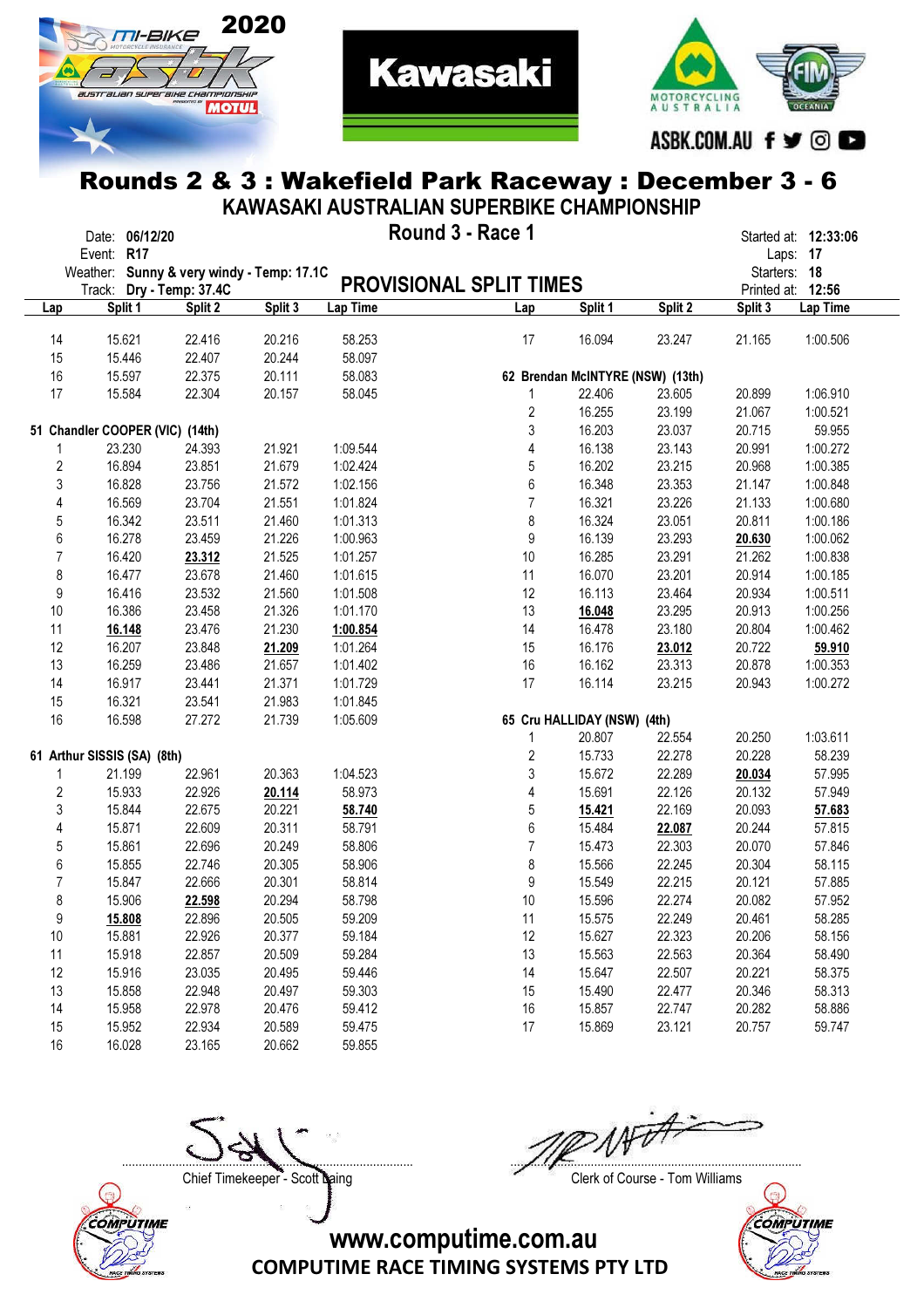



**Kawasaki** 

|                  | KAWASAKI AUSTRALIAN SUPERBIKE CHAMPIONSHIP |                |                                           |         |          |                                |                              |                                   |              |                      |  |  |  |  |
|------------------|--------------------------------------------|----------------|-------------------------------------------|---------|----------|--------------------------------|------------------------------|-----------------------------------|--------------|----------------------|--|--|--|--|
|                  |                                            | Date: 06/12/20 |                                           |         |          | Round 3 - Race 1               |                              |                                   |              | Started at: 12:33:06 |  |  |  |  |
|                  | Event: R17                                 |                |                                           |         |          |                                |                              |                                   |              | Laps: 17             |  |  |  |  |
|                  |                                            |                | Weather: Sunny & very windy - Temp: 17.1C |         |          |                                |                              |                                   | Starters: 18 |                      |  |  |  |  |
|                  | Track:                                     |                | Dry - Temp: 37.4C                         |         |          | <b>PROVISIONAL SPLIT TIMES</b> |                              |                                   |              | Printed at: 12:56    |  |  |  |  |
| Lap              |                                            | Split 1        | Split 2                                   | Split 3 | Lap Time | Lap                            | Split 1                      | Split 2                           | Split 3      | Lap Time             |  |  |  |  |
|                  | 67 Bryan STARING (WA) (5th)                |                |                                           |         |          | 2                              | 17.201                       | 23.720                            | 21.681       | 1:02.602             |  |  |  |  |
| 1                |                                            | 20.493         | 22.650                                    | 20.276  | 1:03.419 | 3                              | 16.975                       | 23.780                            | 21.427       | 1:02.182             |  |  |  |  |
| 2                |                                            | 15.721         | 22.263                                    | 20.213  | 58.197   | 4                              | 16.719                       | 23.548                            | 21.441       | 1:01.708             |  |  |  |  |
| 3                |                                            | 15.617         | 22.389                                    | 20.363  | 58.369   | 5                              | 16.739                       | 23.556                            | 21.385       | 1:01.680             |  |  |  |  |
| 4                |                                            | 15.741         | 22.303                                    | 20.151  | 58.195   | 6                              | 16.567                       | 23.563                            | 21.523       | 1:01.653             |  |  |  |  |
| 5                |                                            | 15.671         | 22.444                                    | 20.204  | 58.319   | $\overline{7}$                 | 16.841                       | 23.422                            | 21.499       | 1:01.762             |  |  |  |  |
| 6                |                                            | 15.592         | 22.418                                    | 20.187  | 58.197   | 8                              | 16.865                       | 24.097                            | 21.524       | 1:02.486             |  |  |  |  |
| $\overline{7}$   |                                            | 15.600         | 22.329                                    | 20.152  | 58.081   | 9                              | 16.935                       | 23.938                            | 21.707       | 1:02.580             |  |  |  |  |
| 8                |                                            | 15.647         | 22.428                                    | 20.173  | 58.248   |                                |                              |                                   |              |                      |  |  |  |  |
| 9                |                                            | 15.644         | 22.722                                    | 20.248  | 58.614   |                                | 83 Lachlan EPIS (NSW) (10th) |                                   |              |                      |  |  |  |  |
| 10               |                                            | 15.746         | 22.530                                    | 20.263  | 58.539   | 1                              | 21.722                       | 23.001                            | 20.776       | 1:05.499             |  |  |  |  |
| 11               |                                            | 15.755         | 22.460                                    | 20.300  | 58.515   | $\overline{\mathbf{c}}$        | 15.966                       | 22.588                            | 20.622       | 59.176               |  |  |  |  |
| 12               |                                            | 15.727         | 22.620                                    | 20.344  | 58.691   | 3                              | 15.772                       | 22.652                            | 20.573       | 58.997               |  |  |  |  |
| 13               |                                            | 15.635         | 22.609                                    | 20.426  | 58.670   | 4                              | 15.725                       | 22.544                            | 20.768       | 59.037               |  |  |  |  |
| 14               |                                            | 15.790         | 22.794                                    | 20.371  | 58.955   | 5                              | 15.836                       | 22.656                            | 20.679       | 59.171               |  |  |  |  |
| 15               |                                            | 15.749         | 22.718                                    | 20.441  | 58.908   | 6                              | 15.895                       | 22.875                            | 20.766       | 59.536               |  |  |  |  |
| 16               |                                            | 15.823         | 22.758                                    | 20.405  | 58.986   | $\overline{7}$                 | 15.921                       | 22.830                            | 20.758       | 59.509               |  |  |  |  |
| 17               |                                            | 15.818         | 22.817                                    | 20.518  | 59.153   | 8                              | 15.959                       | 22.860                            | 20.734       | 59.553               |  |  |  |  |
|                  |                                            |                |                                           |         |          | 9                              | 16.004                       | 22.999                            | 20.771       | 59.774               |  |  |  |  |
|                  | 68 Glenn SCOTT (NSW) (12th)                |                |                                           |         |          | 10                             | 16.414                       | 22.827                            | 20.911       | 1:00.152             |  |  |  |  |
| 1                |                                            | 21.550         | 22.969                                    | 20.471  | 1:04.990 | 11                             | 16.222                       | 22.993                            | 20.926       | 1:00.141             |  |  |  |  |
| $\boldsymbol{2}$ |                                            |                | 44.428                                    | 20.944  | 1:05.372 | 12                             | 16.130                       | 22.893                            | 20.921       | 59.944               |  |  |  |  |
| 3                |                                            | 16.157         | 23.140                                    | 20.590  | 59.887   | 13                             | 16.179                       | 23.096                            | 20.782       | 1:00.057             |  |  |  |  |
| 4                |                                            | 16.121         | 22.679                                    | 20.502  | 59.302   | 14                             | 16.083                       | 23.011                            | 20.846       | 59.940               |  |  |  |  |
| 5                |                                            | 16.205         | 23.255                                    | 20.681  | 1:00.141 | 15                             | 15.987                       | 23.050                            | 21.109       | 1:00.146             |  |  |  |  |
| 6                |                                            | 16.214         | 22.937                                    | 20.749  | 59.900   | 16                             | 16.075                       | 23.117                            | 20.985       | 1:00.177             |  |  |  |  |
| $\overline{7}$   |                                            | 16.160         | 22.855                                    | 20.769  | 59.784   | 17                             | 16.227                       | 23.235                            | 21.138       | 1:00.600             |  |  |  |  |
| 8                |                                            | 16.180         | 22.934                                    | 20.523  | 59.637   |                                |                              |                                   |              |                      |  |  |  |  |
| $\boldsymbol{9}$ |                                            | 16.264         | 23.091                                    | 20.655  | 1:00.010 |                                |                              | 88 Giuseppe SCARCELLA (NSW) (DNF) |              |                      |  |  |  |  |
| 10               |                                            | 16.029         | 22.861                                    | 20.638  | 59.528   | 1                              | 22.667                       | 23.583                            | 21.235       | 1:07.485             |  |  |  |  |
| 11               |                                            | 16.203         | 23.209                                    | 21.063  | 1:00.475 | $\overline{c}$                 | 16.344                       | 23.235                            | 21.174       | 1:00.753             |  |  |  |  |
| 12               |                                            | 16.282         | 23.070                                    | 20.758  | 1:00.110 | 3                              | 16.209                       | 23.184                            | 21.140       | 1:00.533             |  |  |  |  |
| 13               |                                            | 16.010         | 23.113                                    | 20.768  | 59.891   | 4                              | 16.359                       | 22.992                            | 21.158       | 1:00.509             |  |  |  |  |
| 14               |                                            | 16.183         | 22.993                                    | 20.730  | 59.906   | 5                              | 16.555                       | 23.494                            | 20.977       | 1:01.026             |  |  |  |  |
| 15               |                                            | 16.087         | 23.171                                    | 20.611  | 59.869   | 6                              | 16.291                       | 23.140                            | 21.130       | 1:00.561             |  |  |  |  |
| 16               |                                            | 16.165         | 23.070                                    | 20.640  | 59.875   | $\overline{7}$                 | 16.438                       | 23.203                            | 21.379       | 1:01.020             |  |  |  |  |
| 17               |                                            | 16.290         | 23.246                                    | 20.963  | 1:00.499 | 8                              | 16.383                       | 23.555                            | 21.435       | 1:01.373             |  |  |  |  |
|                  | 78 Nathan SPITERI (VIC) (DNF)              |                |                                           |         |          |                                |                              |                                   |              |                      |  |  |  |  |

\*\*\* ORIGINAL RACE DISTANCE REDUCED BY 1 LAP DUE TO EARLIER TIME DELAYS \*\*\*

The results are provisional until the end of the time limit for protests and appeals.

COMPUTIME

1 23.596 24.229 21.815 1:09.640

Chief Timekeeper - Scott Laing Chief Timekeeper - Scott Laing

....................................................................................... .......................................................................................



www.computime.com.au

COMPUTIME RACE TIMING SYSTEMS PTY LTD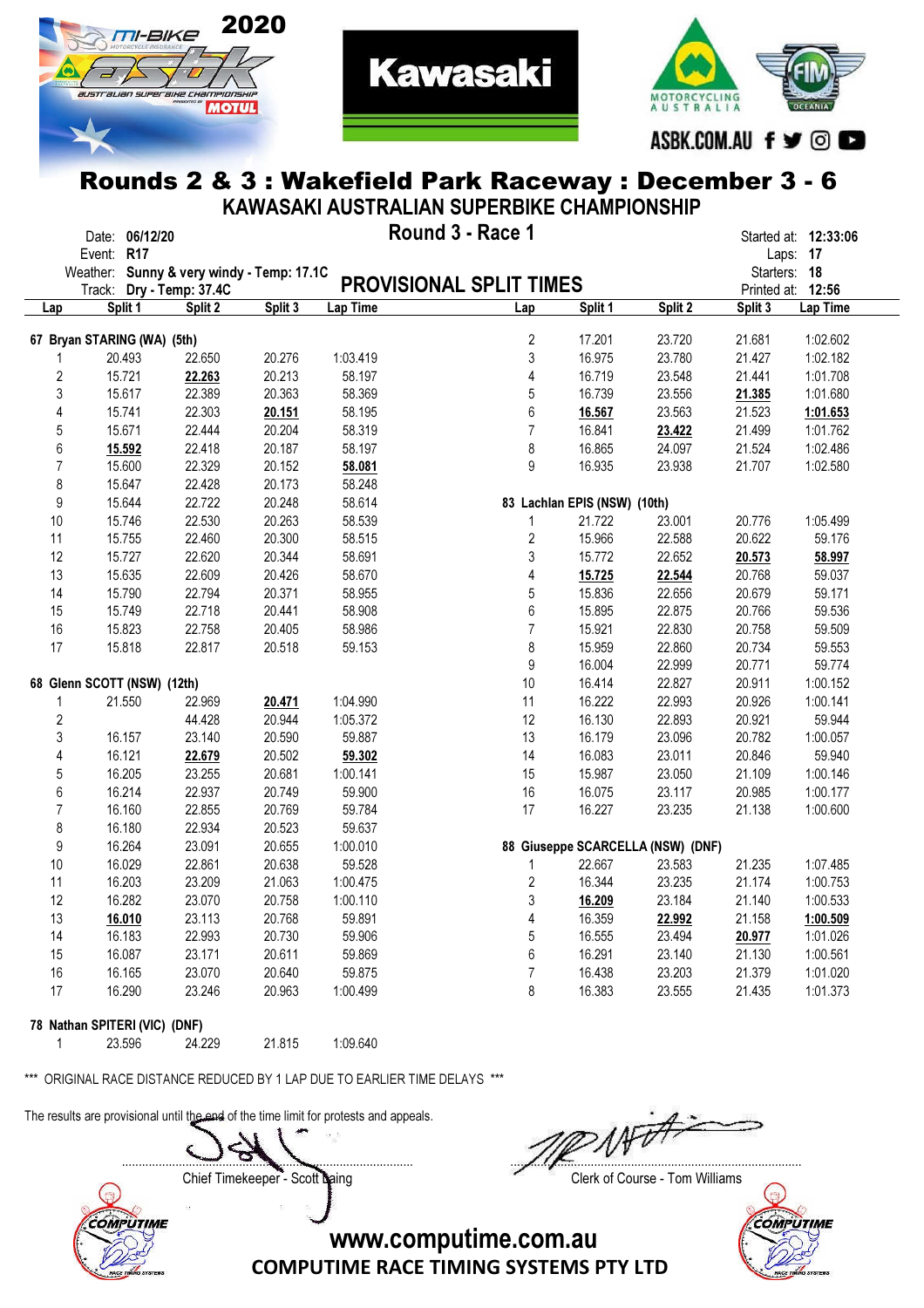



**Kawasaki** 

KAWASAKI AUSTRALIAN SUPERBIKE CHAMPIONSHIP

|     | Date: 06/12/20<br>Event: $R17$ |    | Round 3 - Race 1<br>Weather: Sunny & very windy - Temp: 17.1C<br>Trock: Dry - Temp: 37.4C PROVISIONAL FASTEST LAPS SEQUENCE |                | Started at: <b>12:33:06</b><br>Laps: $17$<br>Starters: 18<br>Printed at: 12:56 |     |
|-----|--------------------------------|----|-----------------------------------------------------------------------------------------------------------------------------|----------------|--------------------------------------------------------------------------------|-----|
|     | Race                           |    |                                                                                                                             |                | <b>Fastest</b>                                                                 | On  |
| Lap | <b>Pos</b>                     |    | No Name                                                                                                                     | <b>Machine</b> | Lap                                                                            | Lap |
|     |                                | 17 | Troy HERFOSS (QLD)                                                                                                          | Honda CBR      | 1:01.878                                                                       |     |
| 2   |                                | 17 | Troy HERFOSS (QLD)                                                                                                          | Honda CBR      | 58.135                                                                         |     |
| 3   |                                | 17 | Troy HERFOSS (QLD)                                                                                                          | Honda CBR      | 57.644                                                                         |     |
| 3   |                                |    | 47 Wayne MAXWELL (VIC)                                                                                                      | Ducati V4R     | 57.633                                                                         | 3   |

\*\*\* ORIGINAL RACE DISTANCE REDUCED BY 1 LAP DUE TO EARLIER TIME DELAYS \*\*\*

The results are provisional until the end of the time limit for protests and appeals.



Not A ....................................................................................... .......................................................................................

Chief Timekeeper - Scott Laing Chief Timekeeper - Scott Laing

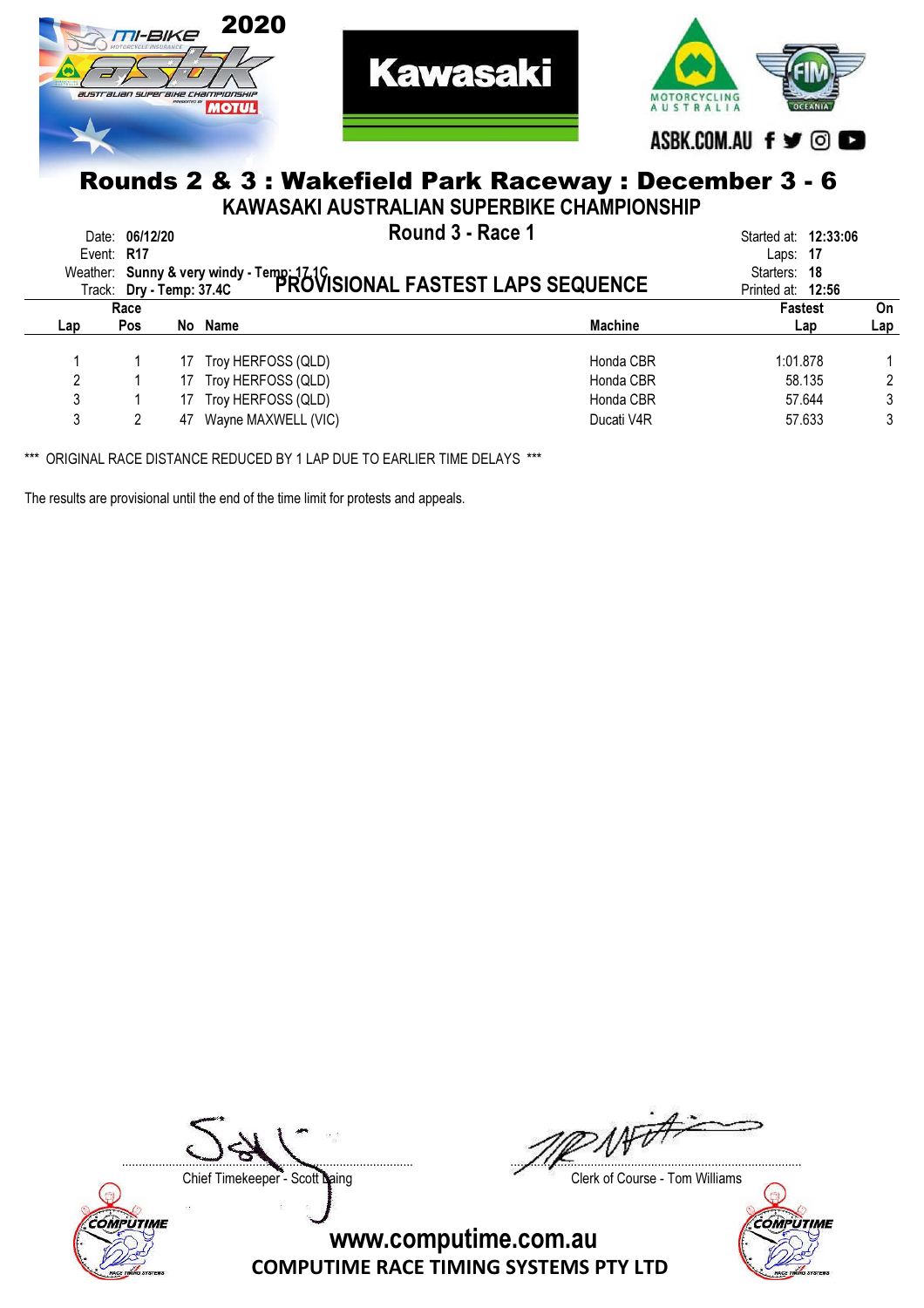



**Kawasaki** 

| KAWASAKI AUSTRALIAN SUPERBIKE CHAMPIONSHIP |                   |                          |       |          |                                  |              |             |                              |              |              |                    |              |              |                      |        |
|--------------------------------------------|-------------------|--------------------------|-------|----------|----------------------------------|--------------|-------------|------------------------------|--------------|--------------|--------------------|--------------|--------------|----------------------|--------|
|                                            |                   | Date: 06/12/20           |       |          |                                  |              |             | Round 3 - Race 1             |              |              |                    |              |              | Started at: 12:33:06 |        |
|                                            | Event: R17        |                          |       |          |                                  |              |             |                              |              |              |                    |              |              | Laps: 17             |        |
|                                            | Weather:          |                          |       |          | Sunny & very windy - Temp: 17.1C |              |             | <b>PROVISIONAL LAP SHEET</b> |              |              |                    |              |              | Starters: 18         |        |
|                                            |                   | Track: Dry - Temp: 37.4C |       |          |                                  |              |             |                              |              |              |                    |              | Printed at:  | 12:56                |        |
| No                                         | Lap Time          |                          | Gap   | No<br>88 | Lap Time<br>1:00.753             | Gap<br>8.225 | No<br>61    | Lap Time<br>58.791           | Gap<br>5.721 | No           | Lap Time<br>57.967 | Gap<br>2.119 | No           | Lap Time             | Gap    |
|                                            |                   |                          |       | 37       | 1:01.192                         | 9.045        | 83          | 59.037                       | 7.403        | 1<br>65      | 57.815             | 2.482        |              | Lap <sub>8</sub>     |        |
| 17                                         | Lap 1<br>1:01.878 |                          |       | 68       | 1:05.372                         | 10.349       | 13          | 58.935                       | 8.414        | 67           | 58.197             | 3.886        | 17           | 57.956               |        |
| 47                                         | 1:02.744          |                          | .866  | 51       | 1:02.424                         | 11.955       | 16          | 59.550                       | 9.808        | 28           | 58.357             | 6.161        | 47           | 57.974               | 1.564  |
| 14                                         | 1:02.847          |                          | .969  | 78       | 1:02.602                         | 12.229       | 62          | 1:00.272                     | 12.352       | 21           | 58.812             | 6.757        | 14           | 57.945               | 1.945  |
| $\mathbf 1$                                | 1:02.988          |                          | 1.110 |          |                                  |              | 88          | 1:00.509                     | 13.974       | 61           | 58.906             | 7.929        | $\mathbf{1}$ | 58.092               | 2.288  |
| 67                                         | 1:03.419          |                          | 1.541 |          | Lap <sub>3</sub>                 |              | 68          | 59.302                       | 14.245       | 83           | 59.536             | 10.606       | 65           | 58.115               | 2.695  |
| 65                                         | 1:03.611          |                          | 1.733 | 17       | 57.644                           |              | 37          | 1:01.063                     | 16.858       | 13           | 59.502             | 11.769       | 67           | 58.248               | 4.467  |
| 21                                         | 1:04.305          |                          | 2.427 | 47       | 57.633                           | .883         | 51          | 1:01.824                     | 20.642       | 16           | 1:00.085           | 14.221       | 28           | 58.750               | 7.497  |
| 61                                         | 1:04.523          |                          | 2.645 | 14       | 57.848                           | 1.192        | 78          | 1:01.708                     | 20.826       | 62           | 1:00.848           | 18.081       | 21           | 58.606               | 8.281  |
| 28                                         | 1:04.956          |                          | 3.078 | 1        | 58.055                           | 1.567        |             |                              |              | 68           | 59.900             | 18.782       | 61           | 58.798               | 9.793  |
| 68                                         | 1:04.990          |                          | 3.112 | 65       | 57.995                           | 2.188        |             | Lap 5                        |              | 88           | 1:00.561           | 20.057       | 83           | 59.553               | 13.920 |
| 83                                         | 1:05.499          |                          | 3.621 | 67       | 58.369                           | 2.328        | 17          | 57.802                       |              | 37           | 1:01.202           | 23.785       | 13           | 59.177               | 14.310 |
| 13                                         | 1:05.806          |                          | 3.928 | 21       | 58.386                           | 3.547        | 47          | 57.914                       | 1.206        | 51           | 1:00.963           | 27.414       | 16           | 1:00.068             | 18.938 |
| 16                                         | 1:06.221          |                          | 4.343 | 28       | 58.231                           | 3.883        | 14          | 57.985                       | 1.620        | 78           | 1:01.653           | 28.655       | 68           | 59.637               | 22.455 |
| 62                                         | 1:06.910          |                          | 5.032 | 61       | 58.740                           | 4.579        | $\mathbf 1$ | 57.869                       | 1.854        |              |                    |              | 62           | 1:00.186             | 23.199 |
| 88                                         | 1:07.485          |                          | 5.607 | 83       | 58.997                           | 6.015        | 65          | 57.683                       | 2.369        |              | Lap <sub>7</sub>   |              | 88           | 1:01.373             | 26.702 |
| 37                                         | 1:07.866          |                          | 5.988 | 13       | 59.182                           | 7.128        | 67          | 58.319                       | 3.391        | 17           | 57.792             |              | 37           | 1:01.663             | 31.351 |
| 51                                         | 1:09.544          |                          | 7.666 | 16       | 59.526                           | 7.907        | 28          | 58.557                       | 5.506        | 47           | 57.776             | 1.546        | 51           | 1:01.615             | 34.538 |
| 78                                         | 1:09.640          |                          | 7.762 | 62       | 59.955                           | 9.729        | 21          | 59.114                       | 5.647        | 14           | 57.865             | 1.956        | 78           | 1:02.486             | 37.155 |
|                                            |                   |                          |       | 88       | 1:00.533                         | 11.114       | 61          | 58.806                       | 6.725        | $\mathbf{1}$ | 57.825             | 2.152        |              |                      |        |
|                                            | Lap <sub>2</sub>  |                          |       | 68       | 59.887                           | 12.592       | 83          | 59.171                       | 8.772        | 65           | 57.846             | 2.536        |              | Lap <sub>9</sub>     |        |
| 17                                         | 58.135            |                          |       | 37       | 1:02.043                         | 13.444       | 13          | 59.357                       | 9.969        | 67           | 58.081             | 4.175        | 17           | 57.997               |        |
| 47                                         | 58.163            |                          | .894  | 51       | 1:02.156                         | 16.467       | 16          | 59.832                       | 11.838       | 28           | 58.334             | 6.703        | 47           | 58.033               | 1.600  |
| 14                                         | 58.154            |                          | .988  | 78       | 1:02.182                         | 16.767       | 62          | 1:00.385                     | 14.935       | 21           | 58.666             | 7.631        | 14           | 58.031               | 1.979  |
| 1                                          | 58.181            |                          | 1.156 |          |                                  |              | 68          | 1:00.141                     | 16.584       | 61           | 58.814             | 8.951        | 1            | 57.984               | 2.275  |
| 67                                         | 58.197            |                          | 1.603 |          | Lap 4                            |              | 88          | 1:01.026                     | 17.198       | 83           | 59.509             | 12.323       | 65           | 57.885               | 2.583  |
| 65                                         | 58.239            |                          | 1.837 | 17       | 57.649                           |              | 37          | 1:01.229                     | 20.285       | 13           | 59.112             | 13.089       | 67           | 58.614               | 5.084  |
| 21                                         | 58.513            |                          | 2.805 | 47       | 57.860                           | 1.094        | 51          | 1:01.313                     | 24.153       | 16           | 1:00.397           | 16.826       | 28           | 58.562               | 8.062  |
| 28                                         | 58.353            |                          | 3.296 | 14       | 57.894                           | 1.437        | 78          | 1:01.680                     | 24.704       | 68           | 59.784             | 20.774       | 21           | 58.643               | 8.927  |
| 61                                         | 58.973            |                          | 3.483 | 1        | 57.869                           | 1.787        |             |                              |              | 62           | 1:00.680           | 20.969       | 61           | 59.209               | 11.005 |
| 83                                         | 59.176            |                          | 4.662 | 65       | 57.949                           | 2.488        |             | Lap <sub>6</sub>             |              | 88           | 1:01.020           | 23.285       | 13           | 59.358               | 15.671 |
| 13                                         | 59.797            |                          | 5.590 | 67       | 58.195                           | 2.874        | 17          | 57.702                       |              | 37           | 1:01.651           | 27.644       | 83           | 59.774               | 15.697 |
| 16                                         | 59.817            |                          | 6.025 | 21       | 58.437                           | 4.335        | 47          | 58.058                       | 1.562        | 51           | 1:01.257           | 30.879       | 16           | 59.957               | 20.898 |
| 62                                         | 1:00.521          |                          | 7.418 | 28       | 58.517                           | 4.751        | 14          | 57.965                       | 1.883        | 78           | 1:01.762           | 32.625       | 68           | 1:00.010             | 24.468 |

COMPUTIME

....................................................................................... .......................................................................................

Chief Timekeeper - Scott Laing Chief Timekeeper - Scott Laing

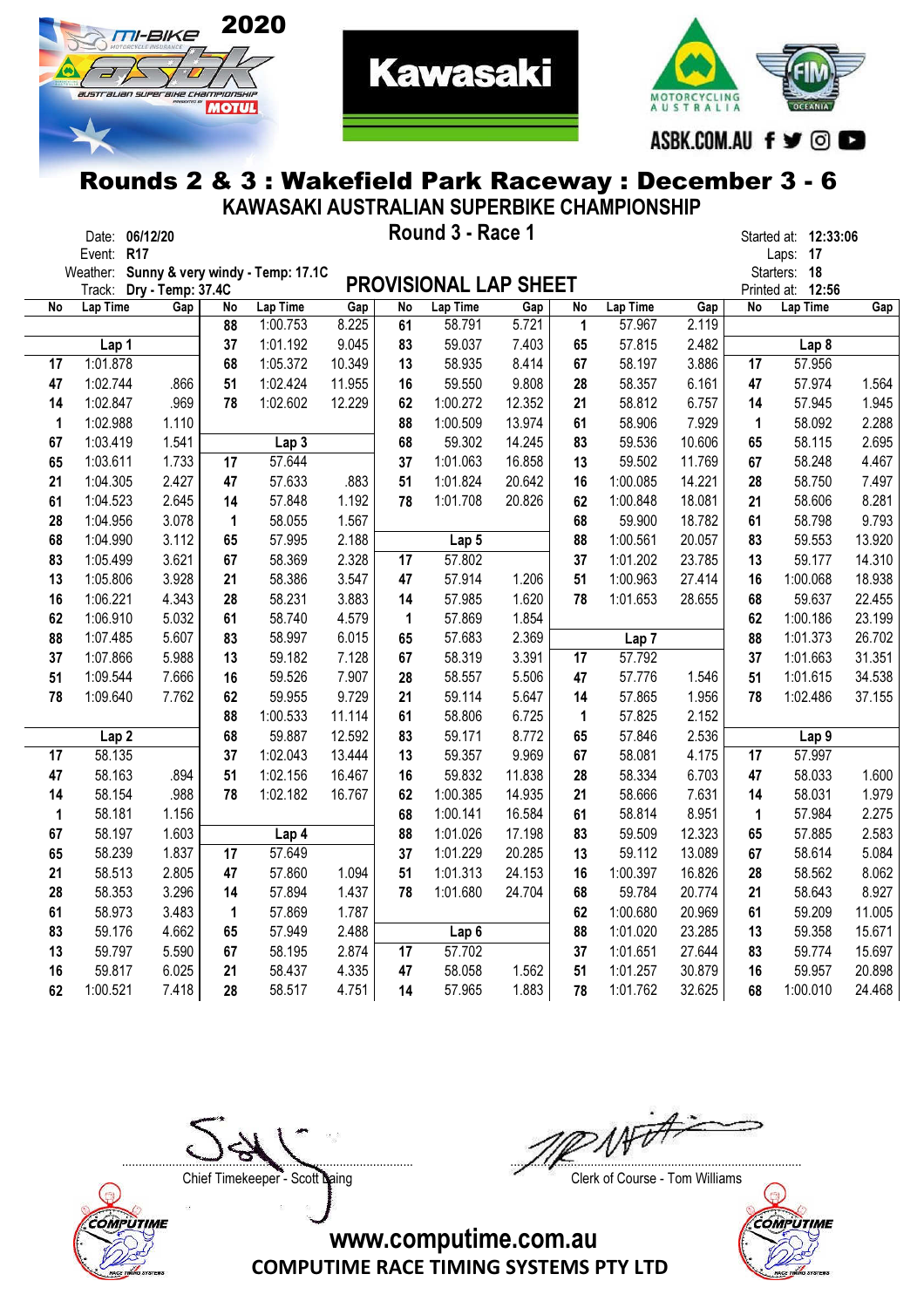



#### Rounds 2 & 3 : Wakefield Park Raceway : December 3 - 6 KAWASAKI AUSTRALIAN SUPERBIKE CHAMPIONSHIP

**Kawasaki** 

|             |                |                          |          |                                           |        |           |                              |               |                 | <u> KAJANI AUJI INALIAN JUFLINDINL VIIAMIFIUNJI III</u> |               |                 |                               |                      |              |
|-------------|----------------|--------------------------|----------|-------------------------------------------|--------|-----------|------------------------------|---------------|-----------------|---------------------------------------------------------|---------------|-----------------|-------------------------------|----------------------|--------------|
|             | Date: 06/12/20 |                          |          |                                           |        |           | Round 3 - Race 1             |               |                 |                                                         |               |                 |                               | Started at: 12:33:06 |              |
|             | Event: R17     |                          |          |                                           |        |           |                              |               |                 |                                                         |               |                 | Laps: 17                      |                      |              |
|             |                |                          |          | Weather: Sunny & very windy - Temp: 17.1C |        |           | <b>PROVISIONAL LAP SHEET</b> |               |                 |                                                         |               |                 | Starters: 18                  |                      |              |
|             | Lap Time       | Track: Dry - Temp: 37.4C |          |                                           | Gap    | <b>No</b> | Lap Time                     |               |                 | Lap Time                                                |               | $\overline{No}$ | Printed at: 12:56<br>Lap Time |                      |              |
| No<br>62    | 1:00.062       | Gap<br>25.264            | No<br>16 | Lap Time<br>59.901                        | 24.961 | 16        | 59.615                       | Gap<br>26.873 | No<br>62        | 59.910                                                  | Gap<br>37.398 | 37)             |                               | 1:02.752             | Gap<br>1 lap |
| 37          | 1:01.812       | 35.166                   | 68       | 1:00.475                                  | 28.436 | 68        | 59.891                       | 30.794        | $\overline{37}$ | 1:13.327                                                | 1 lap         |                 |                               |                      |              |
| 51          | 1:01.508       | 38.049                   | 62       | 1:00.185                                  | 30.252 | 62        | 1:00.256                     | 33.376        | 51              | 1:01.845                                                | 56.285        |                 |                               |                      |              |
| 78          | 1:02.580       | 41.738                   | 37       | 1:02.182                                  | 43.449 | 51        | 1:01.402                     | 49.061        |                 |                                                         |               |                 |                               |                      |              |
|             |                |                          | 51       | 1:00.854                                  | 44.038 |           |                              |               |                 | Lap 16                                                  |               |                 |                               |                      |              |
|             | Lap 10         |                          |          |                                           |        |           | Lap 14                       |               | 47              | 58.083                                                  |               |                 |                               |                      |              |
| 17          | 58.068         |                          |          | Lap 12                                    |        | 47        | 58.253                       |               | 14              | 58.139                                                  | .326          |                 |                               |                      |              |
| 47          | 57.959         | 1.491                    | 17       | 58.083                                    |        | 14        | 58.069                       | .265          | 1               | 58.159                                                  | .650          |                 |                               |                      |              |
| 14          | 57.931         | 1.842                    | 47       | 57.901                                    | 1.417  | 1         | 58.144                       | .572          | 65              | 58.886                                                  | 2.929         |                 |                               |                      |              |
| $\mathbf 1$ | 57.921         | 2.128                    | 14       | 58.004                                    | 1.952  | 65        | 58.375                       | 1.910         | 67              | 58.986                                                  | 8.237         |                 |                               |                      |              |
| 65          | 57.952         | 2.467                    | 1        | 58.088                                    | 2.189  | 67        | 58.955                       | 6.523         | 28              | 58.936                                                  | 11.147        |                 |                               |                      |              |
| 67          | 58.539         | 5.555                    | 65       | 58.156                                    | 2.858  | 28        | 58.489                       | 9.639         | 21              | 59.585                                                  | 13.468        |                 |                               |                      |              |
| 28          | 58.733         | 8.727                    | 67       | 58.691                                    | 6.711  | 21        | 59.062                       | 11.059        | 61              | 59.855                                                  | 18.853        |                 |                               |                      |              |
| 21          | 58.796         | 9.655                    | 28       | 58.858                                    | 10.262 | 61        | 59.412                       | 15.703        | 13              | 59.707                                                  | 26.128        |                 |                               |                      |              |
| 61          | 59.184         | 12.121                   | 21       | 58.753                                    | 11.008 | 13        | 59.807                       | 22.825        | 83              | 1:00.177                                                | 28.143        |                 |                               |                      |              |
| 13          | 59.603         | 17.206                   | 61       | 59.446                                    | 14.801 | 83        | 59.940                       | 24.000        | 16              | 1:00.064                                                | 33.058        |                 |                               |                      |              |
| 83          | 1:00.152       | 17.781                   | 13       | 1:00.137                                  | 20.692 | 37)       | 1:36.078                     | 1 lap         | 68              | 59.875                                                  | 36.011        |                 |                               |                      |              |
| 16          | 1:00.197       | 23.027                   | 83       | 59.944                                    | 21.816 | 16        | 1:00.105                     | 28.725        | 62              | 1:00.353                                                | 39.668        |                 |                               |                      |              |
| 68          | 59.528         | 25.928                   | 16       | 59.940                                    | 26.818 | 68        | 59.906                       | 32.447        | 37)             | 1:02.781                                                | 1 lap         |                 |                               |                      |              |
| 62          | 1:00.838       | 28.034                   | 68       | 1:00.110                                  | 30.463 | 62        | 1:00.462                     | 35.585        |                 |                                                         |               |                 |                               |                      |              |
| 37          | 1:02.136       | 39.234                   | 62       | 1:00.511                                  | 32.680 | 51        | 1:01.729                     | 52.537        |                 | Lap 17                                                  |               |                 |                               |                      |              |
| 51          | 1:01.170       | 41.151                   | 51       | 1:01.264                                  | 47.219 |           |                              |               | 47              | 58.045                                                  |               |                 |                               |                      |              |
|             |                |                          | 37       | 1:02.327                                  | 47.693 |           | Lap 15                       |               | 14              | 58.122                                                  | .403          |                 |                               |                      |              |
|             | Lap 11         |                          |          |                                           |        | 47        | 58.097                       |               | 1               | 58.386                                                  | .991          |                 |                               |                      |              |
| 17          | 57.967         |                          |          | Lap 13                                    |        | 14        | 58.102                       | .270          | 65              | 59.747                                                  | 4.631         |                 |                               |                      |              |
| 47          | 58.075         | 1.599                    | 47       | 58.143                                    |        | 1         | 58.099                       | .574          | $\overline{50}$ | 1:05.609                                                | 1 lap         |                 |                               |                      |              |
| 14          | 58.156         | 2.031                    | 14       | 58.057                                    | .449   | 65        | 58.313                       | 2.126         | 67              | 59.153                                                  | 9.345         |                 |                               |                      |              |
| 1           | 58.023         | 2.184                    | 1        | 58.052                                    | .681   | 67        | 58.908                       | 7.334         | 28              | 59.076                                                  | 12.178        |                 |                               |                      |              |
| 65          | 58.285         | 2.785                    | 65       | 58.490                                    | 1.788  | 28        | 58.752                       | 10.294        | 21              | 59.643                                                  | 15.066        |                 |                               |                      |              |
| 67          | 58.515         | 6.103                    | 67       | 58.670                                    | 5.821  | 21        | 59.004                       | 11.966        | 61              | 1:00.506                                                | 21.314        |                 |                               |                      |              |
| 28          | 58.727         | 9.487                    | 28       | 58.701                                    | 9.403  | 61        | 59.475                       | 17.081        | 13              | 59.887                                                  | 27.970        |                 |                               |                      |              |
| 21          | 58.650         | 10.338                   | 21       | 58.802                                    | 10.250 | 13        | 59.776                       | 24.504        | 83              | 1:00.600                                                | 30.698        |                 |                               |                      |              |
| 61          | 59.284         | 13.438                   | 61       | 59.303                                    | 14.544 | 83        | 1:00.146                     | 26.049        | 16              | 1:00.076                                                | 35.089        |                 |                               |                      |              |
| 13          | 59.399         | 18.638                   | 13       | 1:00.139                                  | 21.271 | 16        | 1:00.449                     | 31.077        | 68              | 1:00.499                                                | 38.465        |                 |                               |                      |              |
| 83          | 1:00.141       | 19.955                   | 83       | 1:00.057                                  | 22.313 | 68        | 59.869                       | 34.219        | 62              | 1:00.272                                                | 41.895        |                 |                               |                      |              |

\*\*\* ORIGINAL RACE DISTANCE REDUCED BY 1 LAP DUE TO EARLIER TIME DELAYS \*\*\*

The results are provisional until the end of the time limit for protests and appeals.

COMPUTIME

....................................................................................... .......................................................................................

Chief Timekeeper - Scott Laing Chief Timekeeper - Scott Laing

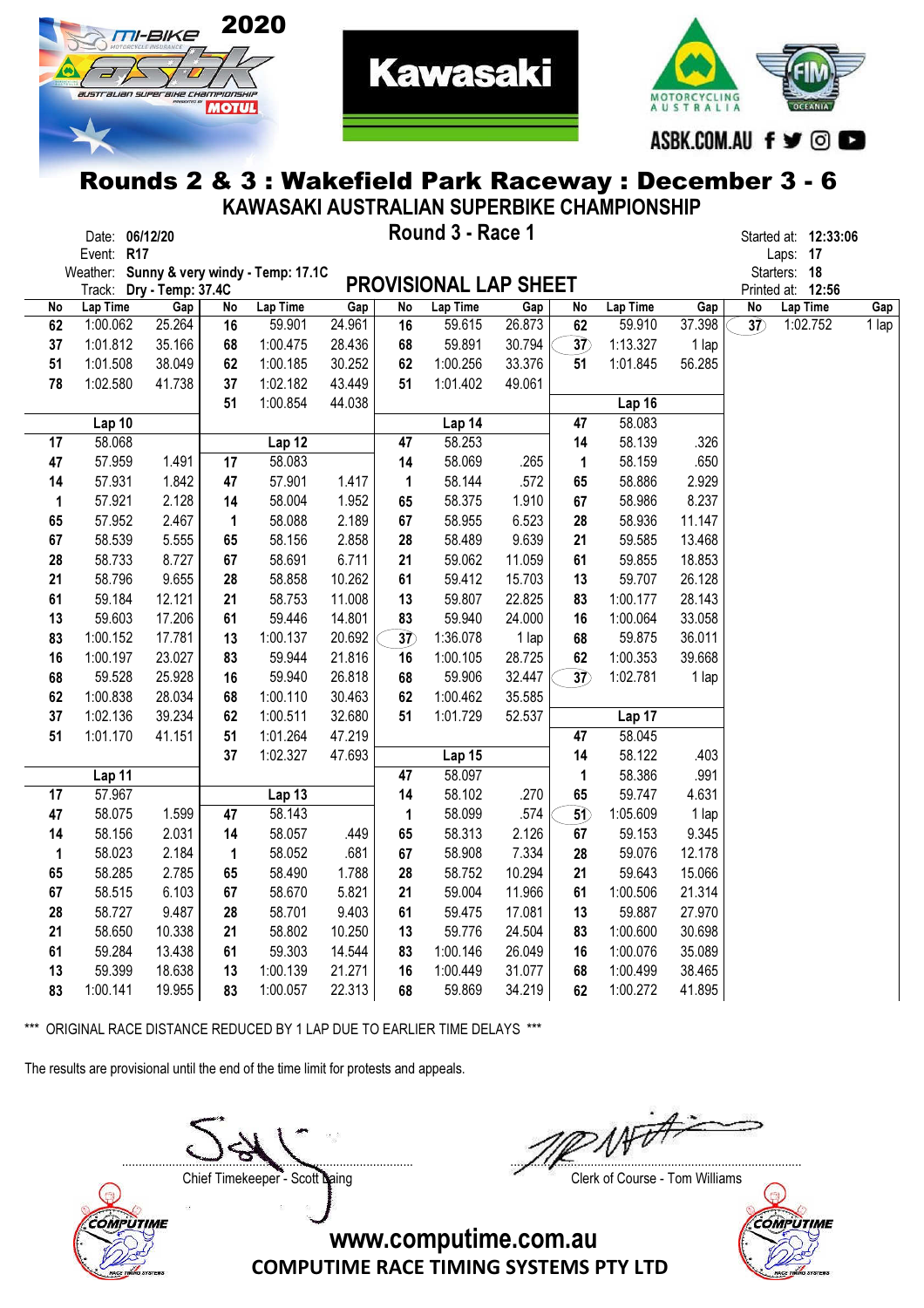



**Kawasaki** 

| KAWASAKI AUSTRALIAN SUPERBIKE CHAMPIONSHIP |                                                      |       |              |     |     |    |    |    |    |                              |                 |    |    |    |    |    |     |             |                    |
|--------------------------------------------|------------------------------------------------------|-------|--------------|-----|-----|----|----|----|----|------------------------------|-----------------|----|----|----|----|----|-----|-------------|--------------------|
| Date:                                      | Round 3 - Race 1<br>06/12/20<br>Started at: 12:33:06 |       |              |     |     |    |    |    |    |                              |                 |    |    |    |    |    |     |             |                    |
| Event:                                     | <b>R17</b>                                           |       |              |     |     |    |    |    |    |                              |                 |    |    |    |    |    |     |             | Laps: 17           |
| Weather: Sunny & very windy - Temp: 17.1C  |                                                      |       |              |     |     |    |    |    |    | <b>PROVISIONAL LAP CHART</b> |                 |    |    |    |    |    |     | Starters:   | 18                 |
| Track:                                     | Dry - Temp: 37.4C                                    |       |              |     |     |    |    |    |    |                              |                 |    |    |    |    |    |     | Printed at: | 12:56              |
| <b>Name</b>                                | Gri<br>d                                             |       | $\mathbf{2}$ | 3   | 4   | 5  | 6  | 7  | 8  | 9                            | 10              | 11 | 12 | 13 | 14 | 15 | 16  | 17          | <b>Name</b>        |
|                                            |                                                      |       |              |     |     |    |    |    |    |                              |                 |    |    |    |    |    |     |             |                    |
| <b>T. HERFOSS</b>                          |                                                      |       |              |     |     |    |    |    |    |                              |                 |    |    |    |    |    |     |             | W. MAXWELL         |
| W. MAXWELL                                 | 47                                                   |       |              |     | 47  |    | 47 |    | 47 | 47                           | 47              | 47 | 47 | Z. |    |    |     | 14          | <b>G. ALLERTON</b> |
| <b>G. ALLERTON</b>                         | 14                                                   |       |              |     |     |    |    |    |    |                              |                 |    | 14 |    |    |    |     |             | M. JONES           |
| C. HALLIDAY                                | 65.                                                  |       |              |     |     |    |    |    |    |                              |                 |    |    | 65 | 65 | 65 | 65  | 65          | C. HALLIDAY        |
| M. JONES                                   | 4 67                                                 |       | 67.          | -65 | 65  | 65 | 65 | 65 | 65 | 65                           | 65              | 65 | 65 | 67 | 67 | 67 | 67  | 67          | <b>B. STARING</b>  |
| <b>B. STARING</b>                          | 67                                                   | 65    |              | 67  | 67  | 67 | 67 | 67 | 67 | 67                           | 67              | 67 | 67 | 28 | 28 | 28 |     | 28          | A. WAGNER          |
| A. WAGNER                                  | 28                                                   | 21    |              | 21  |     | 28 |    |    |    |                              | 28              | 28 | 28 | 21 | 21 | 21 | 21  | 21          | <b>J. WATERS</b>   |
| <b>J. WATERS</b>                           | $21 - 61$                                            |       |              | 28  | 28. | 21 |    |    |    |                              | 21              | 21 | 21 | 61 | 61 | 61 | 61  | 61          | A. SISSIS          |
| A. SISSIS                                  | 61                                                   | 28    | 61           | 61  | 61  | 61 | 61 | 61 | 61 | 61                           | 61              | 61 | 61 | 43 | 13 | 13 | 13  | 18          | <b>J. METCHER</b>  |
| <b>J. METCHER</b>                          | 13                                                   | 68    | 83           | 83  | 83  | 83 | 83 | 83 | 83 | 13                           | $\overline{13}$ | 13 | 13 | 83 | 83 | 83 | 83  | 88          | L. EPIS            |
| L. EPIS                                    | 83                                                   | 63    | 13           |     |     |    |    |    |    |                              | 83              | 83 | 83 | 16 | 16 | 16 | 16  | 16          | L. JHONSTON        |
| G. SCOTT                                   | 68                                                   | 13    | 16           | 16  | 16  | 16 | 16 | 16 | 16 | 16                           | 16              | 16 | 16 | 68 | 68 | 68 | 68  | 68          | G. SCOTT           |
| <b>B. McINTYRE</b>                         | 62                                                   | $-16$ | 62           | 62  | 62  | 62 | 62 | 68 | 68 | 68                           | 68              | 68 | 68 | 62 | 62 | 62 | 62  | 62          | <b>B. McINTYRE</b> |
| L. JHONSTON                                | 16 <sup>2</sup>                                      | 62    | 88           | 88  | 88  | 68 | 68 | 62 | 62 | 62                           | 62              | 62 | 62 | 51 | 51 | 51 | n f |             |                    |
| <b>G. SCARCELLA</b>                        | 88                                                   | 88    |              | 68  | 68  | 88 | 88 | 88 | 88 |                              |                 |    |    |    |    |    |     |             |                    |
| N. SPITERI                                 | 78                                                   |       | 68           |     |     |    |    |    |    | 51                           | 51              |    |    |    |    |    |     |             |                    |
| C. COOPER                                  | 51                                                   | 51    |              |     |     |    | 51 | 51 | 51 | 78                           |                 |    |    |    |    |    |     |             |                    |
| M. EDWARDS                                 |                                                      | 78    | 78           | 78  | 78  | 78 | 78 | 78 | 78 |                              |                 |    |    |    |    |    |     |             |                    |

\*\*\* ORIGINAL RACE DISTANCE REDUCED BY 1 LAP DUE TO EARLIER TIME DELAYS \*\*\*

The results are provisional until the end of the time limit for protests and appeals.



....................................................................................... .......................................................................................

Chief Timekeeper - Scott Laing Chief Timekeeper - Scott Laing

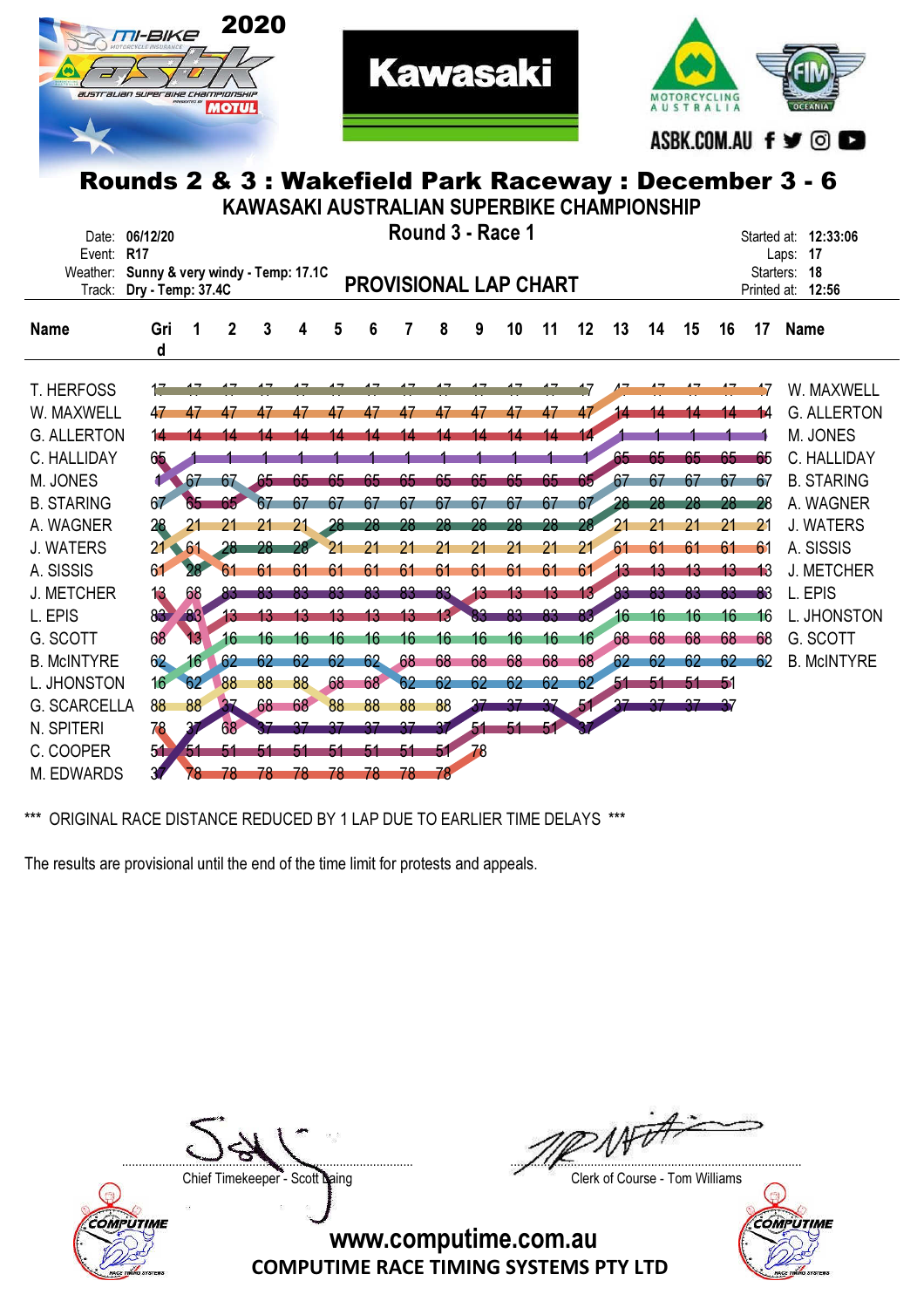



#### Rounds 2 & 3 : Wakefield Park Raceway : December 3 - 6 KAWASAKI AUSTRALIAN SUPERBIKE CHAMPIONSHIP

**Kawasaki** 

|     | Round 3 - Race 1                             |        |                     |                      |                                |             |                    |                 |          |  |  |  |  |
|-----|----------------------------------------------|--------|---------------------|----------------------|--------------------------------|-------------|--------------------|-----------------|----------|--|--|--|--|
|     | 06/12/20<br>Date:                            |        |                     | Started at: 12:33:06 |                                |             |                    |                 |          |  |  |  |  |
|     | <b>R17</b><br>Event:                         |        |                     |                      |                                |             |                    | 17<br>Laps:     |          |  |  |  |  |
|     | Weather:<br>Sunny & very windy - Temp: 17.1C |        |                     |                      |                                |             |                    | 18<br>Starters: |          |  |  |  |  |
|     | Dry - Temp: 37.4C<br>Track:                  |        |                     |                      | PROVISIONAL BEST PARTIAL TIMES |             | Printed at:        | 12:56           |          |  |  |  |  |
|     | Split 1                                      |        | Split 2             |                      | Split 3                        |             | LAP                |                 |          |  |  |  |  |
| Pos | Name                                         | Time   | <b>Name</b>         | Time                 | Name                           | <b>Time</b> | <b>Name</b>        | Ideal           | Fastest  |  |  |  |  |
|     |                                              |        |                     |                      |                                |             |                    |                 |          |  |  |  |  |
|     | W. MAXWELL                                   | 15.397 | <b>T. HERFOSS</b>   | 22.052               | M. JONES                       | 19.969      | <b>T. HERFOSS</b>  | 57,505          | 57.644   |  |  |  |  |
|     | <b>G. ALLERTON</b>                           | 15.397 | C. HALLIDAY         | 22.087               | <b>T. HERFOSS</b>              | 19.993      | <b>C. HALLIDAY</b> | 57.542          | 57.683   |  |  |  |  |
| 3   | C. HALLIDAY                                  | 15.421 | <b>G. ALLERTON</b>  | 22.140               | C. HALLIDAY                    | 20.034      | W. MAXWELL         | 57.620          | 57.633   |  |  |  |  |
| 4   | M. JONES                                     | 15.437 | W. MAXWELL          | 22.162               | W. MAXWELL                     | 20.061      | <b>G. ALLERTON</b> | 57.650          | 57.848   |  |  |  |  |
| 5   | T. HERFOSS                                   | 15.460 | <b>B. STARING</b>   | 22.263               | G. ALLERTON                    | 20.113      | <b>M. JONES</b>    | 57,686          | 57.825   |  |  |  |  |
| 6   | J. WATERS                                    | 15.571 | M. JONES            | 22.280               | A. SISSIS                      | 20.114      | <b>B. STARING</b>  | 58,006          | 58.081   |  |  |  |  |
|     | <b>B. STARING</b>                            | 15.592 | A. WAGNER           | 22.366               | <b>B. STARING</b>              | 20.151      | <b>A. WAGNER</b>   | 58.143          | 58.231   |  |  |  |  |
| 8   | A. WAGNER                                    | 15.603 | <b>J. WATERS</b>    | 22.434               | A. WAGNER                      | 20.174      | <b>J. WATERS</b>   | 58.285          | 58.386   |  |  |  |  |
| 9   | L. EPIS                                      | 15.725 | L. EPIS             | 22.544               | J. WATERS                      | 20.280      | A. SISSIS          | 58.520          | 58.740   |  |  |  |  |
| 10  | A. SISSIS                                    | 15.808 | A. SISSIS           | 22.598               | J. METCHER                     | 20.375      | L. EPIS            | 58.842          | 58.997   |  |  |  |  |
| 11  | <b>J. METCHER</b>                            | 15.918 | J. METCHER          | 22.615               | G. SCOTT                       | 20.471      | <b>J. METCHER</b>  | 58,908          | 58.935   |  |  |  |  |
| 12  | L. JHONSTON                                  | 15.954 | G. SCOTT            | 22.679               | L. EPIS                        | 20.573      | <b>G. SCOTT</b>    | 59.160          | 59.302   |  |  |  |  |
| 13  | G. SCOTT                                     | 16.010 | L. JHONSTON         | 22.687               | L. JHONSTON                    | 20.595      | <b>L. JHONSTON</b> | 59.236          | 59.526   |  |  |  |  |
| 14  | <b>B. McINTYRE</b>                           | 16.048 | <b>G. SCARCELLA</b> | 22.992               | <b>B. McINTYRE</b>             | 20.630      | <b>B. McINTYRE</b> | 59.690          | 59.910   |  |  |  |  |
| 15  | C. COOPER                                    | 16.148 | <b>B. McINTYRE</b>  | 23.012               | M. EDWARDS                     | 20.876      | <b>G. SCARCELL</b> | 1:00.178        | 1:00.509 |  |  |  |  |
| 16  | G. SCARCELLA                                 | 16.209 | C. COOPER           | 23.312               | G. SCARCELLA                   | 20.977      | C. COOPER          | 1:00.669        | 1:00.854 |  |  |  |  |
| 17  | M. EDWARDS                                   | 16.254 | N. SPITERI          | 23.422               | C. COOPER                      | 21.209      | <b>M. EDWARDS</b>  | 1:00.737        | 1:01.063 |  |  |  |  |
| 18  | N. SPITERI                                   | 16.567 | M. EDWARDS          | 23.607               | N. SPITERI                     | 21.385      | <b>N. SPITERI</b>  | 1:01.374        | 1:01.653 |  |  |  |  |

\*\*\* ORIGINAL RACE DISTANCE REDUCED BY 1 LAP DUE TO EARLIER TIME DELAYS \*\*\*

The results are provisional until the end of the time limit for protests and appeals.



With ....................................................................................... .......................................................................................

Chief Timekeeper - Scott Laing Chief Timekeeper - Scott Laing

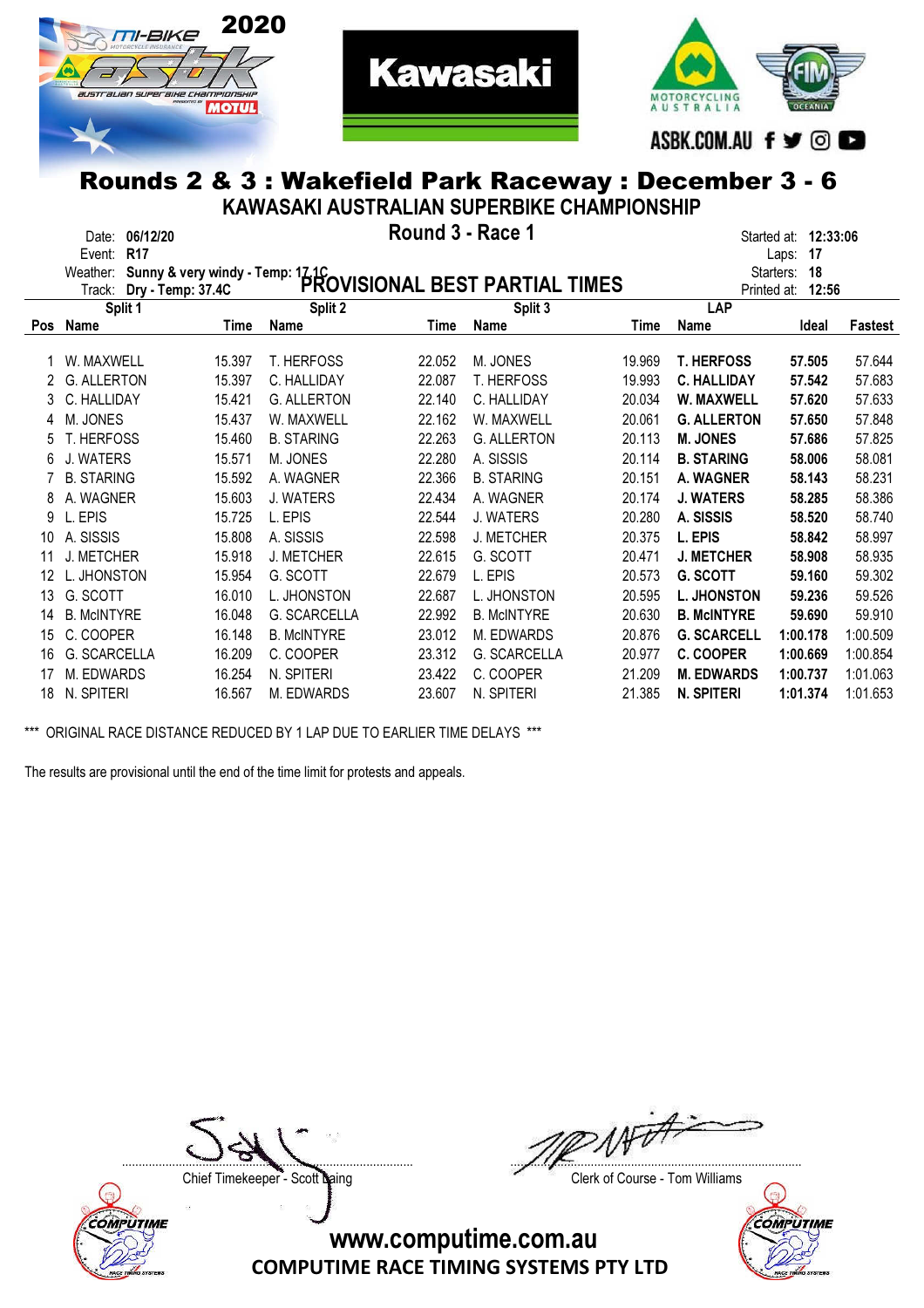



### Rounds 2 & 3 : Wakefield Park Raceway : December 3 - 6 KAWASAKI AUSTRALIAN SUPERBIKE CHAMPIONSHIP PROVISIONAL PROGRESSIVE CHAMPIONSHIP POINTS

**Kawasaki** 

#### AUSTRALIAN SUPERBIKE CHAMPIONSHIP - ROUND 3

| Pos            | No  | <b>Name</b>             | <b>Machine</b> | Rnd 1<br><b>WSBK</b> | Rnd 2<br>Wfld | Rnd 3<br>Pole | Rnd 3<br>Race 1 | Total |
|----------------|-----|-------------------------|----------------|----------------------|---------------|---------------|-----------------|-------|
|                |     |                         |                |                      |               |               |                 |       |
| 1              | 47  | Wayne MAXWELL           | Ducati         | 76                   | 40            |               | 25              | 141   |
| $\overline{2}$ | 65  | Cru HALLIDAY            | Yamaha         | 60                   | 33            |               | 17              | 110   |
| 3              | 17  | Troy HERFOSS            | Honda          | 48                   | 51            | 1             |                 | 100   |
| 4              | 67  | Bryan STARING           | Kawasaki       | 49                   | 29            |               | 16              | 94    |
| 5              | 21  | <b>Josh WATERS</b>      | Suzuki         | 51                   | 27            |               | 14              | 92    |
| 6              | 14  | <b>Glenn ALLERTON</b>   | <b>BMW</b>     | 31                   | 36            |               | 20              | 87    |
| 7              | -1  | Mike JONES              | Ducati         | 35                   | 30            |               | 18              | 83    |
| 8              | 61  | Arthur SISSIS           | Suzuki         | 37                   | 25            |               | 13              | 75    |
| 9              | 28  | Aiden WAGNER            | Yamaha         | 22                   | 30            |               | 15              | 67    |
| 10             | 13  | <b>Jed METCHER</b>      | Suzuki         | 33                   | 21            |               | 12              | 66    |
| 11             | 68  | Glenn SCOTT             | Kawasaki       | 16                   | 21            |               | 9               | 46    |
| 12             | 25  | Daniel FALZON           | Yamaha         | 41                   |               |               |                 | 41    |
| 13             | 62  | <b>Brendan McINTYRE</b> | Suzuki         | 14                   | 15            |               | 8               | 37    |
| 14             | 83  | Lachlan EPIS            | Suzuki         |                      | 18            |               | 11              | 29    |
| 15             | 16  | Luke JHONSTON           | Yamaha         |                      | 15            |               | 10              | 25    |
| 16             | 34  | Linden MAGEE            | <b>BMW</b>     | 25                   |               |               |                 | 25    |
| 17             | 12  | Matt WALTERS            | Kawasaki       | 24                   |               |               |                 | 24    |
| 18             | 41  | Max CROKER              | Suzuki         | 23                   |               |               |                 | 23    |
| 19             | 33  | Sloan FROST             | Suzuki         | 21                   |               |               |                 | 21    |
| 20             | 51  | Chandler COOPER         | Honda          |                      | 11            |               | $\overline{7}$  | 18    |
| 21             | 86  | Beau BEATON             | Ducati         | 17                   |               |               |                 | 17    |
| 22             | 37  | Michael EDWARDS         | Yamaah         |                      | 9             |               | 6               | 15    |
| 23             | 88  | Giuseppe SCARCELLA      | Ducati         | 5                    | 6             |               |                 | 11    |
| 24             | 4   | Josh HAYES              | Yamaha         | 11                   |               |               |                 | 11    |
| 25             | 24  | Matthew TOOLEY          | Yamaha         | 5                    |               |               |                 | 5     |
| 26             | 217 | Dean HASLER             | <b>BMW</b>     | 4                    |               |               |                 | 4     |
| 27             | 78  | Nathan SPITERI          | Suzuki         |                      |               |               |                 |       |

#### AUSTRALIAN SUPERBIKE CHAMPIONSHIP - MANUFACTURERS - ROUND 3

|        |            | Rnd 1       | Rnd 2 | Rnd 3 | Rnd 3  |       |
|--------|------------|-------------|-------|-------|--------|-------|
| Pos    | No<br>Name | <b>WSBK</b> | Wfld  | Pole  | Race 1 | Total |
|        |            |             |       |       |        |       |
|        | Suzuki     | 180         | 85    |       | 46     | 311   |
| റ      | Yamaha     | 139         | 108   |       | 60     | 307   |
| ર<br>J | Ducati     | 133         | 76    |       | 43     | 252   |
| 4      | Kawasaki   | 89          | 50    |       | 25     | 164   |
| 5      | Honda      | 48          | 62    |       |        | 118   |
| 6      | <b>BMW</b> | 60          | 36    |       | 20     | 116   |
|        |            |             |       |       |        |       |

....................................................................................... .......................................................................................

COMPUTIME

Chief Timekeeper - Scott Laing Chief Timekeeper - Scott Laing